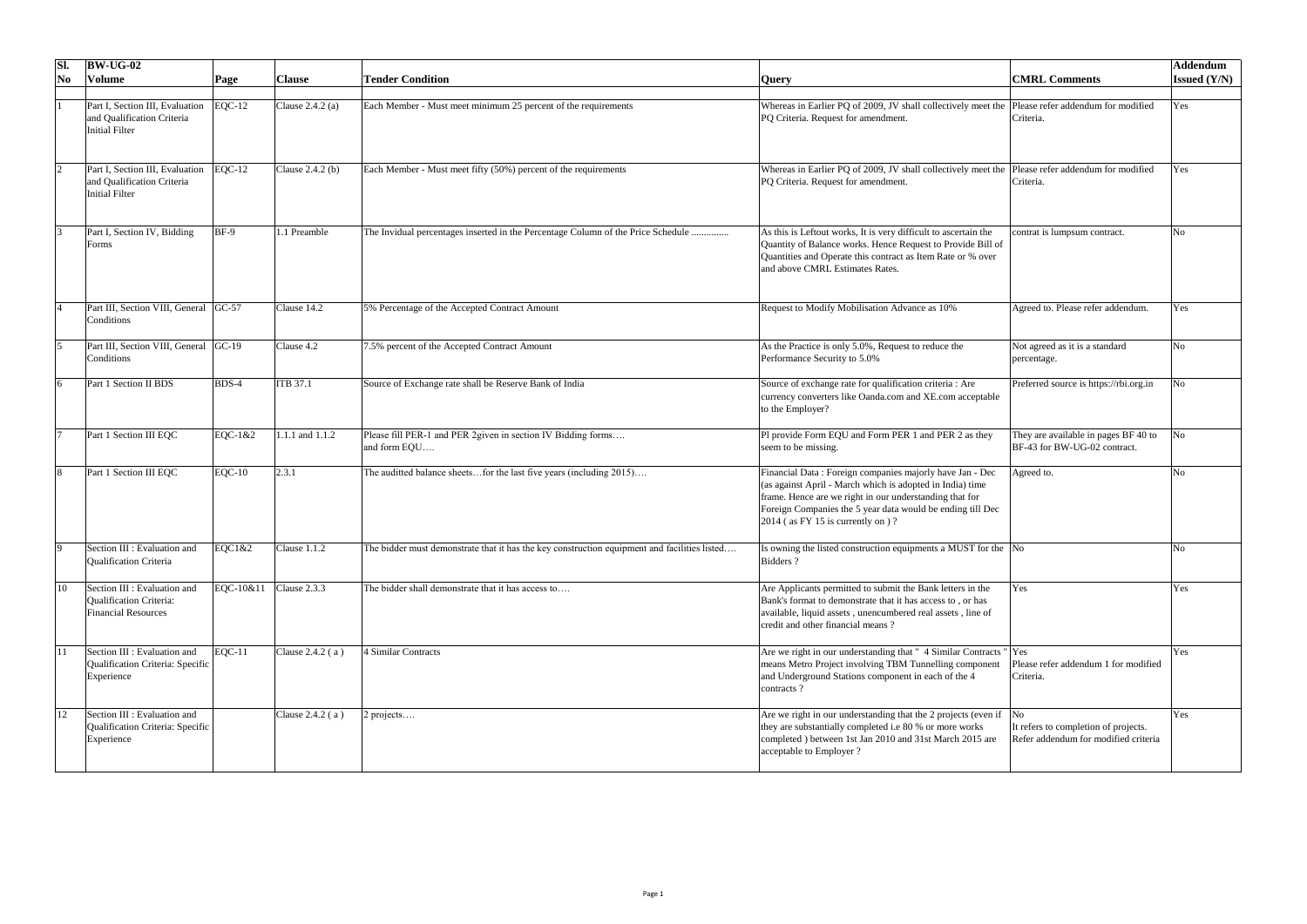| Sl.                    | $\vert$ BW-UG-02                                                                |         |                    |                                                                                                                                                                                                                                                                                                                                                                                  |                                                                                                                                                                                                                                                                                                                                                                                                                                     |                                                                                                                                                                                                                                         | Addendum            |
|------------------------|---------------------------------------------------------------------------------|---------|--------------------|----------------------------------------------------------------------------------------------------------------------------------------------------------------------------------------------------------------------------------------------------------------------------------------------------------------------------------------------------------------------------------|-------------------------------------------------------------------------------------------------------------------------------------------------------------------------------------------------------------------------------------------------------------------------------------------------------------------------------------------------------------------------------------------------------------------------------------|-----------------------------------------------------------------------------------------------------------------------------------------------------------------------------------------------------------------------------------------|---------------------|
| $\overline{\text{No}}$ | <b>Volume</b>                                                                   | Page    | <b>Clause</b>      | <b>Tender Condition</b>                                                                                                                                                                                                                                                                                                                                                          | <b>Query</b>                                                                                                                                                                                                                                                                                                                                                                                                                        | <b>CMRL Comments</b>                                                                                                                                                                                                                    | <b>Issued</b> (Y/N) |
| 13                     | Section III : Evaluation and<br>Qualification Criteria: Specific<br>Experience  |         | Clause $2.4.2(a)$  | Similar contracts                                                                                                                                                                                                                                                                                                                                                                | Are we right in our understanding that the requirements of<br>25% and 40% refers to (1) member's share in JV for the "<br>similar contracts " executed in the past $?$ (2) Are we right to<br>conclude that " Minimum value " as indicated in point (iv),<br>notes for the bidders INFACT refers to 25% and 40% share in<br>the JV for the "similar contracts" executed in the past?                                                | Please refer addendum for modified<br>criteria                                                                                                                                                                                          | Yes                 |
| 14                     | Section III : Evaluation and<br>Qualification Criteria: Specific<br>Experience  |         | Clause $2.4.2$ (b) | 3km in total length                                                                                                                                                                                                                                                                                                                                                              | Are we right in our understanding that "3 km in total length "<br>indicate summation of different TBM bored drive lengths<br>executed in a single contract?                                                                                                                                                                                                                                                                         | Aggregate should be 3km length.                                                                                                                                                                                                         | N <sub>0</sub>      |
| 15                     | Section III : Evaluation and<br>Qualification Criteria: Specific<br>Experience  |         | Clause $2.4.2$ (b) | Specific Experience (b)                                                                                                                                                                                                                                                                                                                                                          | Will the Employer accept " 3 km in total length " and "<br>completion of at least two underground stations " from an<br>ongoing project that is substantially completed i.e 80% or<br>more completed?                                                                                                                                                                                                                               | Yes                                                                                                                                                                                                                                     | No                  |
| 16                     | Section III : Evaluation and<br>Qualification Criteria: Specific<br>Experience  |         | Clause $2.4.2$ (b) | Specific Experience (b)                                                                                                                                                                                                                                                                                                                                                          | For the specific case of an Intended JV of 2 members, Are we Please refer addendum for modified<br>right in our understanding that " Each Member must meet<br>50% of the requirements " means that Each Member should<br>have completed at least 1.5 km in total length of Closed mode<br>TBM tunnel in a single project " AND " have completed at<br>least one underground station " during 1st Jan 2010 till 31st<br>March 2015 ? | criteria                                                                                                                                                                                                                                | Yes                 |
|                        | Part-1, Supplementry<br>Instructions,                                           | $SIB-6$ | C1.45.4.2          | Some of the major Plant & Machinery such as Tunnel Some of the major Plant & Machinery such<br>as Tunnel Boring Machines (TBMs'), batching plant, etc taken over from the previous contractor<br>will be made available to the tenderers free of cost. No rent will be charged for these equipments. It<br>is upto the tenderer to suitably repair and maintain these equipments | Request to please provide the inventory of Plant & Machinery Provided. Please refer addendum.<br>to be provided.                                                                                                                                                                                                                                                                                                                    |                                                                                                                                                                                                                                         | Yes                 |
| 18                     | Part-1, Supplementry<br>Instructions,                                           | $SIB-7$ | C1.45.6            | Some important works and safety related items of work will be executed by the CMRL/Employer<br>through already available agencies and they will be paid for the works being carried out up to the<br>date of commencement of works by the tenderer.                                                                                                                              | Request you to please provide the clear list of works which<br>will be executed by CMRL/Employer                                                                                                                                                                                                                                                                                                                                    | Clause 45.6 is very clear.                                                                                                                                                                                                              | No                  |
| 19                     | Part-1, Section IV, Bidder<br>Forms, Form ELI-2: Bidder's<br>Party Information, |         |                    | The following form is additional to Form ELI-1, and shall be completed to provide information<br>relating to each JV member (in case the Bidder is a JV) as well as any specialist Subcontractor<br>proposed to be used by the Bidder for any part of the Contract resulting from this process.                                                                                  | Do we need to consider DDC also as specialist sub-<br>contractor? Shall DDC deails are also to be provided in this<br>format. Please clarify                                                                                                                                                                                                                                                                                        | Yes. Please refer Addendum for<br>Format.                                                                                                                                                                                               | Yes.                |
|                        | Part-1, Section III, Evaluation   EQC-3<br>and Qualification Criteria,          |         | Cl. 1.1.3, (d)     | The proposed Lead DDC shall meet the following requirements:                                                                                                                                                                                                                                                                                                                     | Request you to please clarify where the details of DDC is to<br>be provided. We found that there are no specific formats for<br>DDC to be filled.                                                                                                                                                                                                                                                                                   | Please refer addendum Format is<br>provided.                                                                                                                                                                                            | Yes.                |
| 21                     | General                                                                         |         |                    | Design                                                                                                                                                                                                                                                                                                                                                                           | As the existing works which are completed are based on<br>certain designs carried out by previous contractor. As the D-<br>wall is completed in all stations and slab thicknesses are fixed<br>by previous deisgner. Please clarify whether we need to<br>follow the same designs?                                                                                                                                                  | Bidders can follow approved drawings No<br>and make necessary developments (if<br>required). Any changes to already<br>approved designs need to be submitted<br>for approval of Engineer as in the case<br>of new designs and drawings. |                     |
| 22                     | Corrigendum No. 2, NIT 3                                                        |         |                    | Duration of contract (Completion period of work): 20 months from the date of issue of Lettter of<br>Acceptance.                                                                                                                                                                                                                                                                  | Considering the quantum of balance works, the completion<br>period of 20 months is very optimistic. Request you to please<br>revise the completion period to atleast 30 months.                                                                                                                                                                                                                                                     | Not agreed to                                                                                                                                                                                                                           |                     |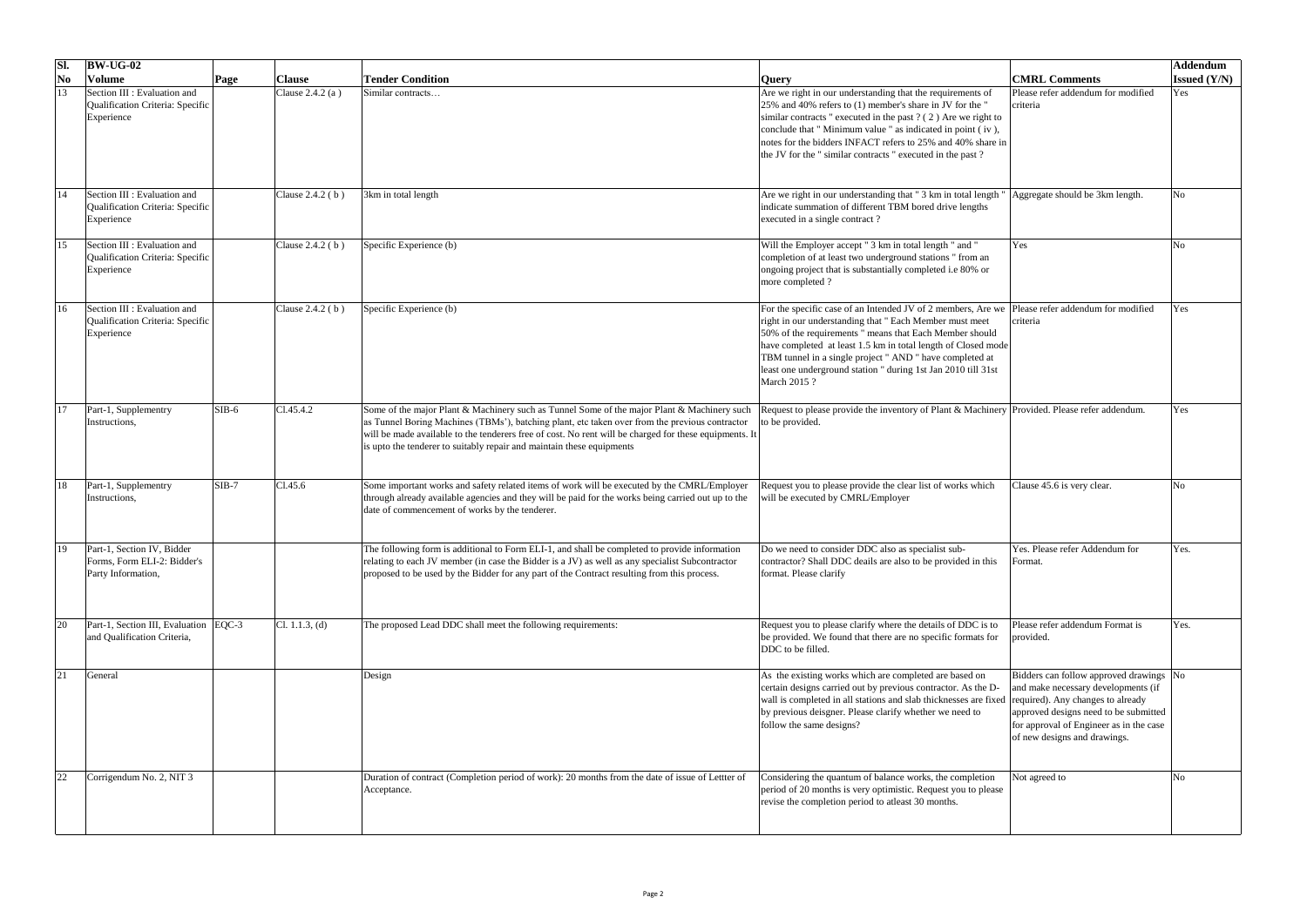| Sl.                                  | $\vert$ BW-UG-02                                                                              |                 |                                                                                                                                                                                                                                                                                   |                                                                                                                                                                                                                                                                                                                                                                                                                                                                                                                                                                                                                 |                                                                                                     | Addendum              |
|--------------------------------------|-----------------------------------------------------------------------------------------------|-----------------|-----------------------------------------------------------------------------------------------------------------------------------------------------------------------------------------------------------------------------------------------------------------------------------|-----------------------------------------------------------------------------------------------------------------------------------------------------------------------------------------------------------------------------------------------------------------------------------------------------------------------------------------------------------------------------------------------------------------------------------------------------------------------------------------------------------------------------------------------------------------------------------------------------------------|-----------------------------------------------------------------------------------------------------|-----------------------|
| $\overline{\textbf{N}}$ <sub>0</sub> | <b>Volume</b><br>Page                                                                         | <b>Clause</b>   | <b>Tender Condition</b>                                                                                                                                                                                                                                                           | <b>Query</b>                                                                                                                                                                                                                                                                                                                                                                                                                                                                                                                                                                                                    | <b>CMRL Comments</b>                                                                                | <b>Issued</b> $(Y/N)$ |
| 23                                   | <b>Part 2 Employers Requirement</b><br>General A.10                                           | A.10            | Software support                                                                                                                                                                                                                                                                  | Request you to please give a list of design softwares to be<br>provided to Employer.                                                                                                                                                                                                                                                                                                                                                                                                                                                                                                                            | All softwares used by contractor as<br>mentioned in Employer's Requirements<br>to be provided.      | No                    |
| 24                                   | <b>Part 2 Employers Requirement</b><br><b>Functional B2</b>                                   | B.2             | Scope of works                                                                                                                                                                                                                                                                    | The scope of works provided in the document is in general.<br>Request you to please provide clear list of balance scope of<br>works to be carried out.                                                                                                                                                                                                                                                                                                                                                                                                                                                          | To be ascertained by bidder through<br>site visit and documents provided by<br><b>CMRL</b>          | No                    |
| 25                                   | General                                                                                       |                 | Insurances                                                                                                                                                                                                                                                                        | Request you to clarify whether CMRL or previous contarctor<br>have taken any insurances related to the UG-02 and UG-03<br>and whether they are active or not.                                                                                                                                                                                                                                                                                                                                                                                                                                                   | Successful bidder has to take new<br>insurances for his works and<br>equipments.                    |                       |
| 26                                   | General                                                                                       |                 | Monitoring and Instrumentation                                                                                                                                                                                                                                                    | Request you to please provide the data of monitoring and<br>instrumentation collected during the execution of the previous accessed on request<br>contract                                                                                                                                                                                                                                                                                                                                                                                                                                                      | Documents available in CMRL can be No                                                               |                       |
| 27                                   | General                                                                                       |                 | Water proofing leakages                                                                                                                                                                                                                                                           | Request you to clarify the liability of water proofing of the<br>already constructed works will be under whom. Request you<br>to consider the arresting of water leakages of the previous<br>work done under item rate basis because it is not possible to<br>quantify the same.                                                                                                                                                                                                                                                                                                                                | Rectification works will be paid<br>seperately as per payment schedule I.<br>Please refer addendum. | Yes                   |
| 28                                   | $EQC-12$<br>Section III : Evaluation and<br>Qualification Criteria: Specific<br>Experience    | 2.4.2(a)        | A minimum number of four similar contracts that have been satisfactorily and substantially<br>completed as a prime contractor (single entity of JV member) since 1st January 2005 of which two<br>contracts must have been completed since 1st January 2010 till 31st March 2015. | Bidder request modification in this criteria: As the bid is for 1 Please refer addendum for modified<br>(one) work, your PQ requirement becomes manifold of the<br>actual requirement; hence<br>Bidder request to accept one similar job that has been<br>satisfactorily completed in the last 10 years<br>ii. completed as a prime contractor (single entity/JV member)<br>Kindly confirm.                                                                                                                                                                                                                     | criteria.                                                                                           | Yes                   |
| 29                                   | $EQC-12&13$<br>Section III : Evaluation and<br>Qualification Criteria: Specific<br>Experience | 2.4.2(b)        | For the above or other contracts completed and under implementation as prime contractor (single entity or JV member), between 1st January 2010 and the 31st<br>August 2015, a minimum experience in the following key activities successfully completed                           |                                                                                                                                                                                                                                                                                                                                                                                                                                                                                                                                                                                                                 |                                                                                                     |                       |
|                                      |                                                                                               |                 | . Executed and completed atleast one tunnel by cloased face TBM of at least 3 km in total length<br>(single tunnel length to be counted) and of finished internal diameter                                                                                                        | Bidder request to accept experience of tunnelling by closed<br>face TBM involving mixed soil conditions of soil and<br>competent rock unevenly distributed over the length of the<br>tunnel but executed length should not be less than 2.5km. This<br>work should be executed between 1st January 2010 to 31st<br>August 2015 or prior to bid submission whichever is later. So<br>bidder request for modification of the criteria. Please confirm.                                                                                                                                                            | Please refer addendum for modified<br>criteria.                                                     | Yes                   |
|                                      |                                                                                               |                 | Execution and completion of at least two undergound stations                                                                                                                                                                                                                      | Bidder request to modify the clause as under, since the work<br>requirement is 3 stations in accordance with various<br>established criteria guidelines of the Govt. departments.<br>"Experience of atleast one underground station below the<br>local designed groundwater table in mixed ground conditions<br>that vary from alluvial deposits to competent rock and with<br>the following features:<br>-excavation depth to accomodate two or more levels (platform<br>and concourse) below the ground surface; and<br>-an excavated volume consisting not less than 70,000 cubic<br>metres in that station" | Please refer addendum for modified<br>criteria.                                                     | Yes                   |
|                                      | BDS-4<br>Section II: Bid Data Sheet                                                           | ITB 24.1 of BDS | The deadline for bid submission is:<br>Date: 09th October 2015<br>Time: 14:30 hrs IST                                                                                                                                                                                             | Bidder request to extend the bid submission date till 30th<br>November 2015. Kindly confirm.                                                                                                                                                                                                                                                                                                                                                                                                                                                                                                                    | Not agreed to.                                                                                      |                       |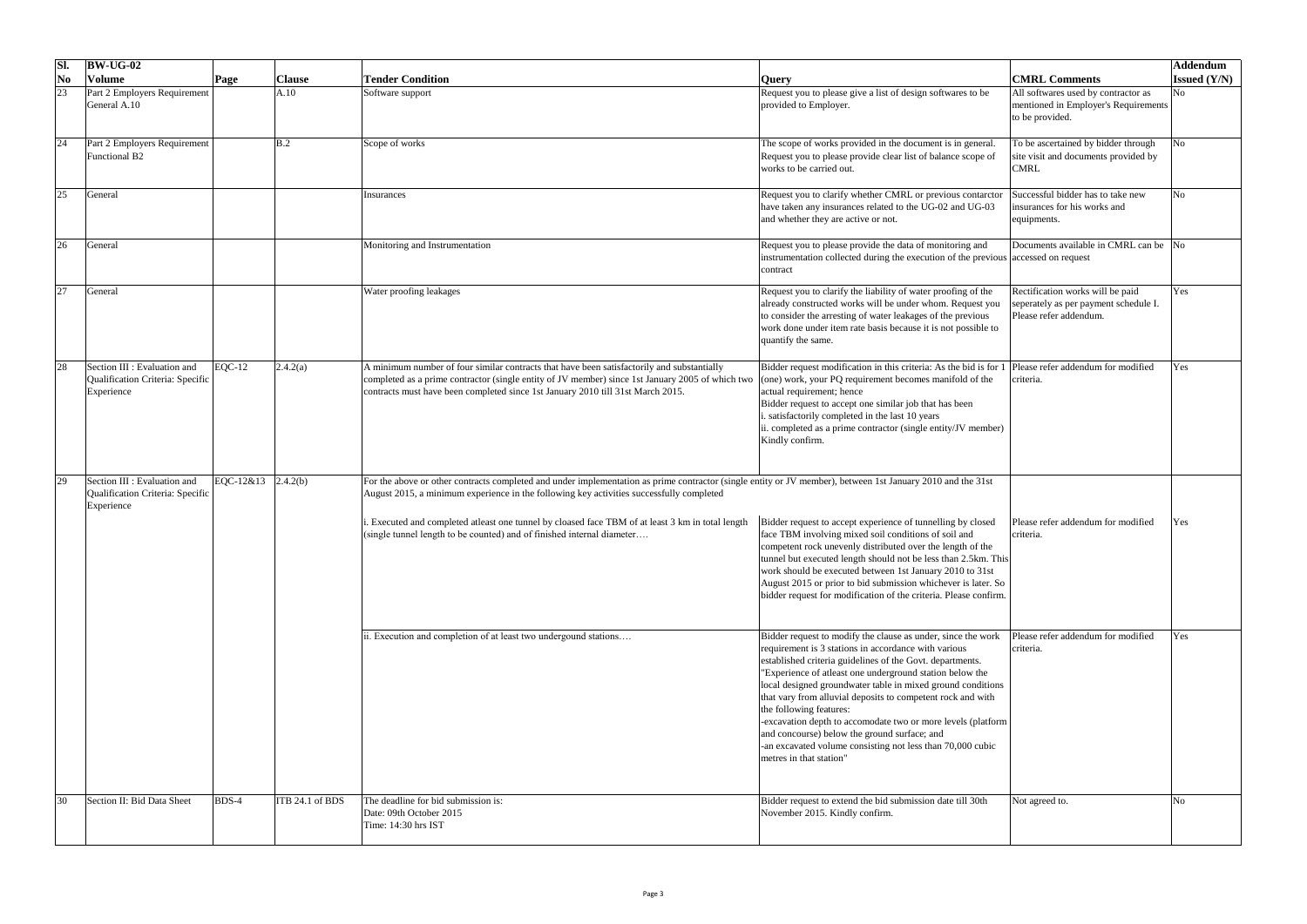|    | <b>BW-UG-02</b>                                                                |             |                                                          |                                                                                                                                                                                                                                                                                                                                                                          |                                                                                                                                                                                                                                                                                                                                                                                                                                                                                                                                                         |                                                                                 | Addendum               |
|----|--------------------------------------------------------------------------------|-------------|----------------------------------------------------------|--------------------------------------------------------------------------------------------------------------------------------------------------------------------------------------------------------------------------------------------------------------------------------------------------------------------------------------------------------------------------|---------------------------------------------------------------------------------------------------------------------------------------------------------------------------------------------------------------------------------------------------------------------------------------------------------------------------------------------------------------------------------------------------------------------------------------------------------------------------------------------------------------------------------------------------------|---------------------------------------------------------------------------------|------------------------|
| No | Volume                                                                         | Page        | <b>Clause</b>                                            | <b>Tender Condition</b>                                                                                                                                                                                                                                                                                                                                                  | <b>Query</b>                                                                                                                                                                                                                                                                                                                                                                                                                                                                                                                                            | <b>CMRL Comments</b>                                                            | <b>Issued</b> $(Y/N)$  |
|    | Section III : Evaluation and<br>Qualification Criteria: Specific<br>Experience | $EQC-12&13$ | $2.4.2(a)$ , (b)                                         |                                                                                                                                                                                                                                                                                                                                                                          | For the above clauses, it is mandatory that each member<br>should meet minimum $25\%$ for clause 2.4.2(a) and 50% for<br>clause 2.4.2(b). In light of the above, we request you to kindly<br>consider our request of amending the clause for specifi<br>experience such that one member of the JV shall meet<br>minimum 50% of the criteria and all the parties combined<br>shall meet the 100% of the criteria. Whereas most of the<br>Metro clients like DMRC, MMRC, BMRCL, the specific<br>experience can be met by any one of the member of the JV. | Please refer addendum for modified<br>criteria.                                 | Yes                    |
|    | Section III: Evaluation and<br><b>Qualification Criteria</b>                   | EQC         | 2.3.1<br> 2.3.3 <br>$[2.4.2 (b)-iⅈ]$                     | Financial Situation: Prospective long term profitability<br>Cash flow requirement for existing projects and future commitments/projects<br>Tunnel with TBM experience of 3km of finished ID of 5m-each member has to fulfil 50%<br>requirements<br>Two underground stations- Each member has to fulfil 50% of requirements                                               | Request to relax the financial and technical clauses                                                                                                                                                                                                                                                                                                                                                                                                                                                                                                    | Please refer addendum for modified<br>criteria.                                 | Yes                    |
|    | Design and Drawings                                                            |             | <b>GFC</b> Drawings                                      | Bidders have to see and verify the details of the actually executed structures,                                                                                                                                                                                                                                                                                          | we request you to provide GFC / As built drawings for the<br>Isame                                                                                                                                                                                                                                                                                                                                                                                                                                                                                      | Documents available in CMRL and<br>can be accessed in CMRL office on<br>request | $\overline{\text{No}}$ |
| 34 |                                                                                |             | Risk and Cost basis.                                     | Tender is Invited Under Risk & Cost of Terminated Contractor)                                                                                                                                                                                                                                                                                                            | Since most of the design are available with CMRL, we request Contract is design and build lumpsum No<br>you to revise scope of design for bidder, and tender shall be<br>invited as item rate basis. This way risk on both sides can be<br>eliminated to some extent.                                                                                                                                                                                                                                                                                   | contarct                                                                        |                        |
|    |                                                                                |             | Part-1, Cl. 45.6,<br>Supplementary<br>Instruction, Pg. 7 | Payment deductions from bill<br>Some important works and safety related items of work will be executed by the CMRL/Employer<br>through already available agencies The amounts paid for such works as per the above will<br>be deducted from the amounts payable to the tenderer who will be finalized through these bids.                                                | Please let us know the amount to be considered against this<br>item.                                                                                                                                                                                                                                                                                                                                                                                                                                                                                    | Clause 45.6 is very clear.                                                      | N <sub>o</sub>         |
|    | Part-1, Section III,                                                           | $EQC-3$     | Part 1 Section III<br>EQC                                | The proposed Lead DDC shall meet the following requirements:<br>Successful experience as the lead consultant in the detailed design of atleast four projects of<br>comparable nature and complexity to the proposed contract within last 10 years ending; atleast one for Tunnel portion.<br>out of these four projects must have been completed within the last 5 years | Majority of Tunnel design must have been completed by now, Some of the safety related works are<br>we request you remove the Qualification requirement of DDC yet to be done and hence not agreed to.                                                                                                                                                                                                                                                                                                                                                   |                                                                                 | N <sub>0</sub>         |
|    | Vol 1 EQC                                                                      | $EQC$ 12    | Part 1 Section III<br>EQC 2.4.2                          | A minimum number of four similar<br>$(i)$ contracts that have been satisfactorily and substantially<br>$(i)$ completed as a prime contractor (single entity or JV member)<br>$(iii)$ Since 1st January 2005 of which two contracts must have been completed since 1st January<br>2010 till 31st March 2015.                                                              | Request to modify as below:<br>A minimum number of Two similar<br>$(i)$ contracts that have been satisfactorily and substantially<br>(ii)completed as a prime contractor (single entity or JV<br>member)<br>$(iii)$ Since 1st January 2005 of which two contracts must have<br>been completed since 1st January 2005 till tender submission<br>date.                                                                                                                                                                                                    | Please refer addendum for modified<br>criteria.                                 | Yes                    |
| 38 | Vol I                                                                          | EQC 12      | 2.4.2(b)                                                 | For the above or other contracts completed and under implementation as prime contractor (single entity or JV member), between 1st January 2010 and the 31st<br>March 2015, a minimum experience in the following key activities successfully completed:                                                                                                                  |                                                                                                                                                                                                                                                                                                                                                                                                                                                                                                                                                         |                                                                                 |                        |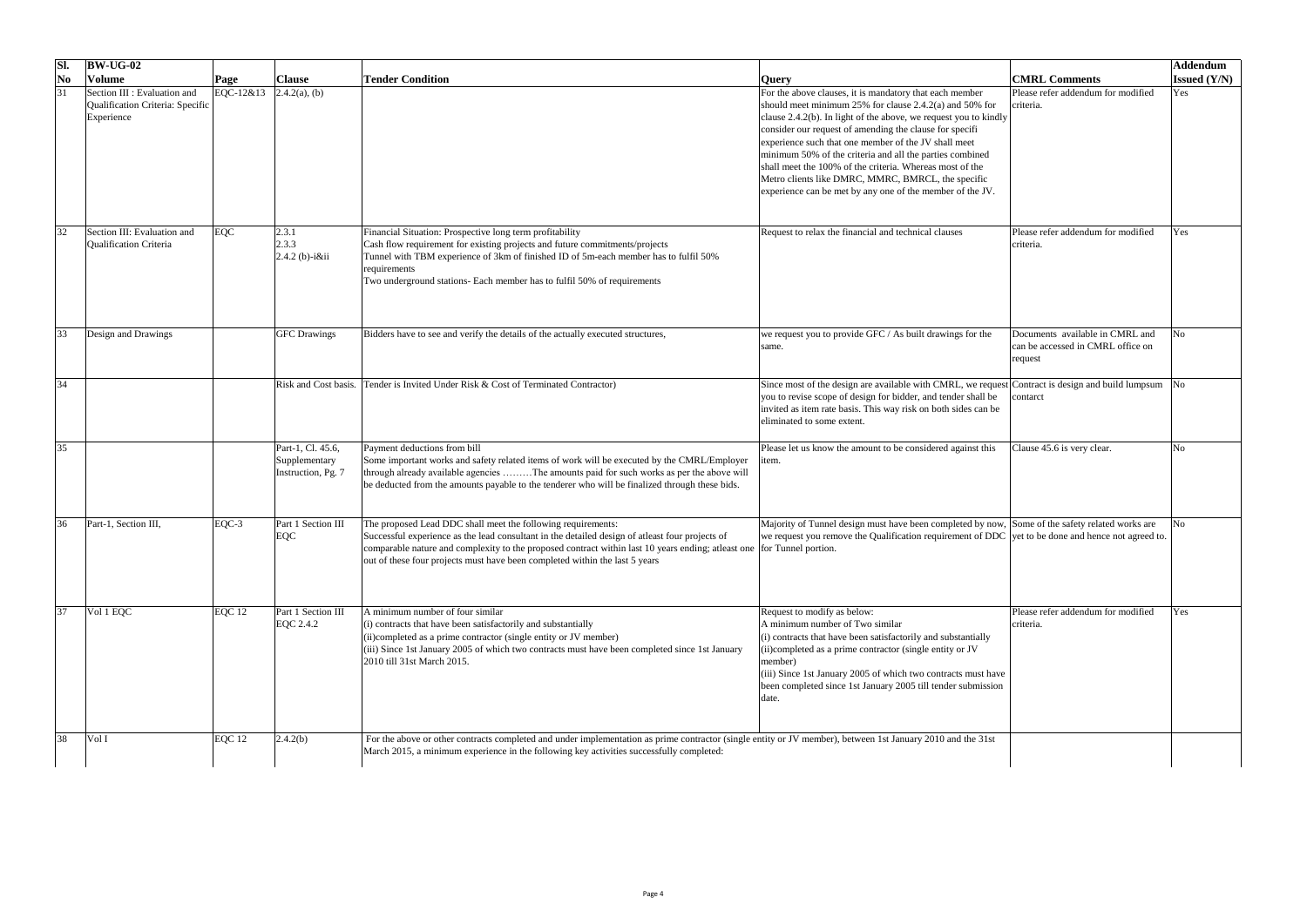| SI.            | $BW-UG-02$                                                          |          |                                                                                      |                                                                                                                                                                                                                                                                                                                                  |                                                                                                                                                                                                                                                                                                                                                                                                                                                                                                                                                                                  |                                                                                                                                                                                                        | Addendum              |
|----------------|---------------------------------------------------------------------|----------|--------------------------------------------------------------------------------------|----------------------------------------------------------------------------------------------------------------------------------------------------------------------------------------------------------------------------------------------------------------------------------------------------------------------------------|----------------------------------------------------------------------------------------------------------------------------------------------------------------------------------------------------------------------------------------------------------------------------------------------------------------------------------------------------------------------------------------------------------------------------------------------------------------------------------------------------------------------------------------------------------------------------------|--------------------------------------------------------------------------------------------------------------------------------------------------------------------------------------------------------|-----------------------|
| N <sub>o</sub> | <b>Volume</b>                                                       | Page     | <b>Clause</b>                                                                        | <b>Tender Condition</b>                                                                                                                                                                                                                                                                                                          | <b>Query</b>                                                                                                                                                                                                                                                                                                                                                                                                                                                                                                                                                                     | <b>CMRL Comments</b>                                                                                                                                                                                   | <b>Issued</b> $(Y/N)$ |
|                |                                                                     |          | $2.4.2$ (b) (i)                                                                      | Executed and completed at least one tunnel by Closed Face TBM of at least 3 km in total length<br>(single tunnel length to be counted), and of finished internal diameter not less than 5 m, below the<br>local groundwater table and in mixed ground conditions that vary from weak alluvial deposits to<br>competent rock; and | <b>Modification Suggested:</b><br>Executed and completed at least one tunnel by Closed Face<br>TBM of at least 2 km in total length (single tunnel length to<br>be counted), and of finished internal diameter not less than 5<br>m, below the local groundwater table and in mixed ground<br>conditions that vary from weak alluvial deposits to competent<br>rock; Completed portion of ongoing works will be<br>considered for evaluation with similar ground conditions.<br>Please note that similar condition was acceptable for other<br>metro projects viz. DMRC as well. | Please refer addendum for modified<br>criteria.                                                                                                                                                        | Yes                   |
| 39             | Vol I/EQC 12/2.4(ii)                                                | $EQC$ 12 |                                                                                      | Notes for the Bidder Substantial completion shall be based on 80% or more works completed under the Contract                                                                                                                                                                                                                     | Substantial completion shall be based on 60% or more works Not agreed to.<br>completed under the Contract                                                                                                                                                                                                                                                                                                                                                                                                                                                                        |                                                                                                                                                                                                        |                       |
| 40             |                                                                     |          | Scope of work                                                                        | <b>Balance Design</b>                                                                                                                                                                                                                                                                                                            | It is not clear that the design for balance work will be carried<br>out by contractor's consultant or shall be provided by CMRL<br>please clarify. In case it is required to be carried out by<br>Contractor's Consultants, then CMRL will provide all the<br>design & drawings of the work already completed for<br>interface with the balance construction work.                                                                                                                                                                                                               | As per scope, the balance works are to $\sqrt{N_Q}$<br>design and build and shall be carried<br>out by the contractor. CMRL will<br>provide the design and drawings for the<br>work already completed. |                       |
| 41             |                                                                     |          | Scope of work                                                                        | Design liability                                                                                                                                                                                                                                                                                                                 | Since, the partial construction is already complete, it is not<br>clear as how the design responsibility between earlier<br>consultant and proposed consultant will be shared. Also let us contractor will be responsible for their<br>know how the liability of the balance design and construction respective works.<br>will be shared if the same will have effect due to failure of the<br>structure designed by earlier consultant / executed by earlier<br>contractor.                                                                                                     | The fault will be analysed to find out<br>who is responsible. Concerned                                                                                                                                | No                    |
| 42             |                                                                     |          |                                                                                      | Diaphragm Wall                                                                                                                                                                                                                                                                                                                   | Request you to provide Structural drawings of Diaphragm<br>wall and other station component required to find out<br>structural quantity and costing. This is due to the fact that slab<br>thickness for various levels has already been fixed (Couplers<br>are place in Diaphragm wall).                                                                                                                                                                                                                                                                                         | Documents can be accessed in CMRL<br>office on request                                                                                                                                                 | No                    |
| 43             | Part 2, Section VI Employer's<br><b>Requirement Tender Drawings</b> |          |                                                                                      | Existing drawings provided are scanned images; not even a true pdf files.                                                                                                                                                                                                                                                        | soft copy of all design in original format and drawings in<br>AutoCad format is required to complete the balance design                                                                                                                                                                                                                                                                                                                                                                                                                                                          | Documents can be accessed in CMRL<br>office on request                                                                                                                                                 | N <sub>0</sub>        |
| 44             |                                                                     |          |                                                                                      | Design Basis Report                                                                                                                                                                                                                                                                                                              | The copy of approved DBR and GIR is required on the basis<br>of which part design and construction has already been<br>completed.                                                                                                                                                                                                                                                                                                                                                                                                                                                | Documents can be accessed in CMRL No<br>office on request                                                                                                                                              |                       |
| 45             |                                                                     |          | Point no $13$ - a<br>Appendix 2A-<br>Works Area,<br>Employer's<br>Requirement        | Provide Electricity to interfacing contractor                                                                                                                                                                                                                                                                                    | Please provide the quantum of power required to the interface Shall be obtained from interface<br>contractors                                                                                                                                                                                                                                                                                                                                                                                                                                                                    | Contractor.                                                                                                                                                                                            | No                    |
| 46             |                                                                     |          | Appendix 2B-<br>contracts key date,<br>Employer's<br>Requirement:<br>Thousand Lights | Contract Key date                                                                                                                                                                                                                                                                                                                | It seems that the Major station work balance at Thousand<br>Light stations, but the completion date is given with LIC<br>station; more time is required to complete the Thousand Light<br>Station. We request you to increase the entire duration of<br>project by 120 days.                                                                                                                                                                                                                                                                                                     | Not agreed to.                                                                                                                                                                                         | No                    |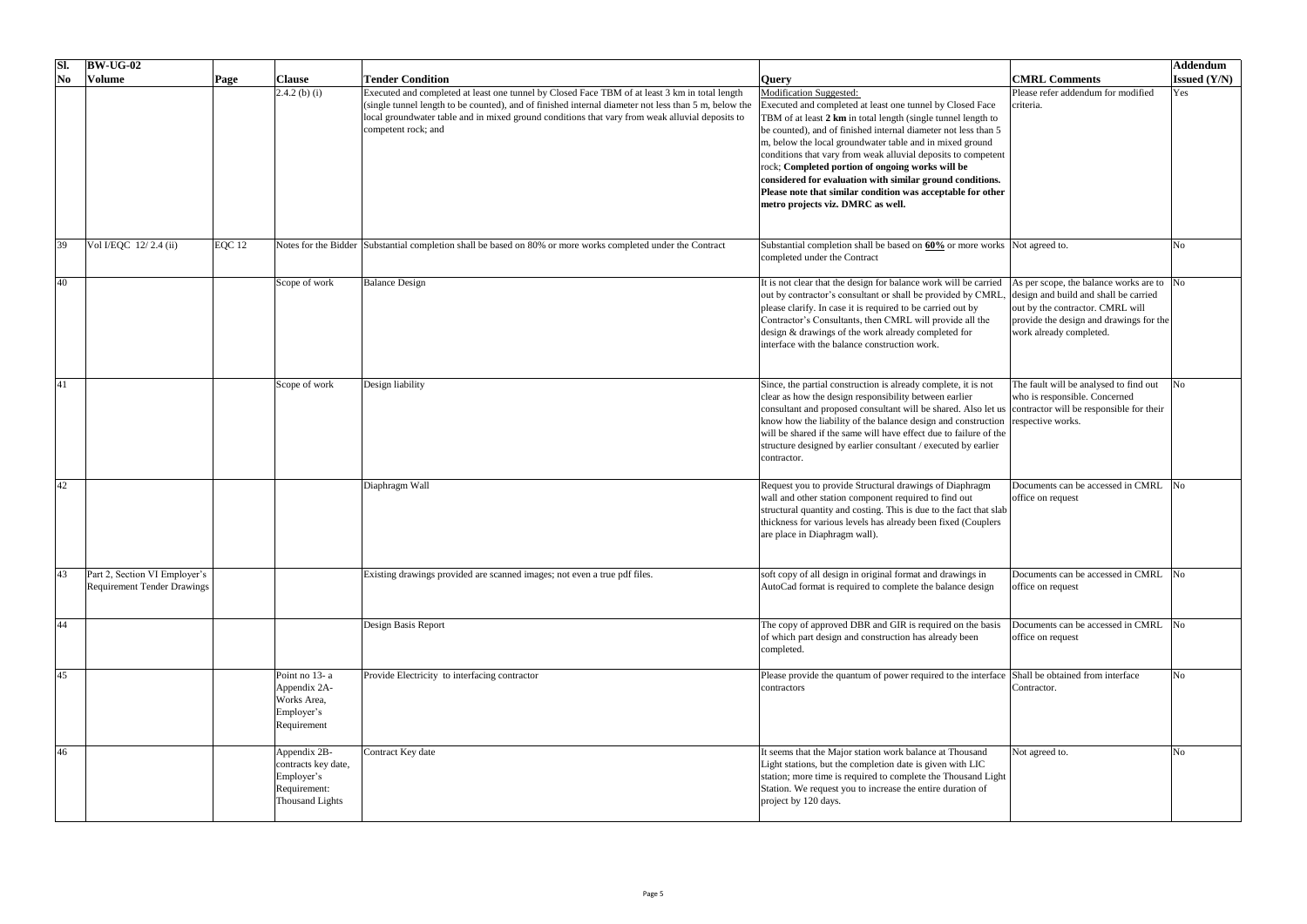| SI.                    | $\vert$ BW-UG-02                                                                           |              |                                                                   |                                                                                                                                                                                                   |                                                                                                                                                                                                                                                                       |                                                                                                                         | Addendum               |
|------------------------|--------------------------------------------------------------------------------------------|--------------|-------------------------------------------------------------------|---------------------------------------------------------------------------------------------------------------------------------------------------------------------------------------------------|-----------------------------------------------------------------------------------------------------------------------------------------------------------------------------------------------------------------------------------------------------------------------|-------------------------------------------------------------------------------------------------------------------------|------------------------|
| $\mathbf{N}\mathbf{0}$ | <b>Volume</b>                                                                              | $\vert$ Page | <b>Clause</b>                                                     | <b>Tender Condition</b>                                                                                                                                                                           | <b>Query</b>                                                                                                                                                                                                                                                          | <b>CMRL Comments</b>                                                                                                    | <b>Issued</b> (Y/N)    |
| 47                     | Appendix 2B-contracts key<br>date, Employer's Requirement                                  |              |                                                                   | Contract Key date                                                                                                                                                                                 | As this tender is under Risk $& Cost$ of Terminated Contractor Not agreed to.<br>At this stage the Balance scope of work, design drawings<br>approval pending, reworks are not clear, so please avoid the<br>intermediate key dates and keep only the final key date. |                                                                                                                         | <b>No</b>              |
| 48                     | B2, Section B Employer<br>Requirements                                                     |              |                                                                   | Scope of Works                                                                                                                                                                                    | Please provide information of rectification & remedial works<br>that are required in completed portion of work.                                                                                                                                                       | Any rectification work done will be<br>paid separately as per payment<br>schedule I. Please refer addendum.             | Yes                    |
| 49                     | B2, Section B Employer<br>Requirements                                                     |              |                                                                   | Design & construction<br>Drawing submissions & approval status                                                                                                                                    | Request you to provide the status of drawings design<br>submission & approval of Civil, MEP & Architectural works.                                                                                                                                                    | Documents can be accessed in CMRL<br>office on request                                                                  | $\overline{\text{No}}$ |
| 50                     | B2, Section B Employer<br>Requirements                                                     |              |                                                                   | Scope of works:<br>Tunneling & associated works                                                                                                                                                   | There cannot be correct assessment of balance work by<br>bidders. Please provide the exact status of balance works in<br>detail $\&$ in the form of spread sheet.                                                                                                     | To be ascertained by bidder through<br>site visit and documents provided by<br><b>CMRL</b>                              | No                     |
| $\vert 51 \vert$       | Part 2, Section VI Employer's<br><b>Requirement Tender Drawings</b>                        |              |                                                                   | <b>Station Works</b>                                                                                                                                                                              | Request you to provide the drawings of Diaphragm wall<br>panels, status of pending NCR's, other issues.                                                                                                                                                               | Documents can be accessed in CMRL<br>office on request                                                                  | $\overline{\text{No}}$ |
| 52                     | $3.5.14$ , Volume – 2 Section 3                                                            |              |                                                                   | Existing Herrenknecht make 2Nos TBMs and associated accessories                                                                                                                                   | Please provide the condition of the TBM, Cutter head and<br>balance life of the machine. Please provide the guarantee that<br>TBM is designed for the balance work soil strata and<br>equipment is in perfect working condition.                                      | Documents can be accessed in CMRL<br>office on request<br><b>TBM</b> design liability vests with<br>previous contractor | N <sub>0</sub>         |
| 53                     | <b>Particular Conditions</b>                                                               |              | Cl 8.3, Particular<br>Conditions                                  | Summary of liquidated damages                                                                                                                                                                     | We understand If contractor achieved KD-12, the payment<br>held under KD1- to KD-11 will be released. Please confirm.                                                                                                                                                 | Not agreed. May be considered on<br>merits.                                                                             | <b>No</b>              |
| 54                     | Percentage and Limit of<br><b>Retention money</b>                                          |              | CPA, Part-3, Cl.<br>$14.3$ (c), Pg. 1-4,<br>Section VIII - Part A | 5% from each interim payment will be deducted subjected to maximum limit of 5% of the accepted<br>contract amount                                                                                 | Since huge investment is required in terms of equipments and Please refer addendum.<br>material, there is going to be negative cash flow. In view of<br>the above we request you to accept Bank Guarantee in lieu of<br>Retention money.                              |                                                                                                                         | Yes                    |
| 55                     | Part-3, Conditions of<br>Particular Applicant, Section<br>$VIII - PC-Part A, Pg. 1-4$      |              |                                                                   | 2% of the Accepted Contract Amount.                                                                                                                                                               | Request you to make Interim payment on actual.                                                                                                                                                                                                                        | Not agreed to.                                                                                                          | N <sub>0</sub>         |
| 56                     | CPA, Part-3, Cl. 14.3 (c), Pg. 1.<br>Section VIII -Part A                                  |              | <b>Major Construction</b><br>Equipments                           | Some of the major Plant & Machinery such as Tunnel Boring Machines (TBMs'), batching plant,<br>etc taken over from the previous contractor will be made available to the tenderer's free of cost. | Kindly provide equipments specifications, Nos. of<br>equipments; existing equipment condition as repair &<br>maintenance has to be considered in tender price.                                                                                                        | Please refer addendum for list of<br>equipments only.                                                                   | Yes                    |
| 57                     | Part 1, Section III, Evaluation<br>and Qualification Criteria<br>Initial Filter, Cl. 1.1.2 |              | Equipments                                                        | Sr. no. 6 shows other equipments.                                                                                                                                                                 | Kindly clarify what are other equipments.                                                                                                                                                                                                                             | As desired by bidder based on their<br>assessment                                                                       | N <sub>0</sub>         |
| 58                     | Part 2-section VI, employer's<br>requirements Volume 1,<br>section B, B2, Cl. IV           |              | Tunnelling                                                        | Twin bored tunnels of minimum 5.8m internal dia. For single track railway, including access $\&$<br>ventilation Shafts                                                                            | ) Please provide balance works status of tunnel works with<br>chainages specifying interface with stations.<br>2) What is method of passing of TBM through each station?<br>3) What is the Method adopted for Cross Passages?                                         | . Documents can be accessed in<br>CMRL office on request.<br>2. Drive Through.<br>3. To be desigend by the bidder.      | N <sub>0</sub>         |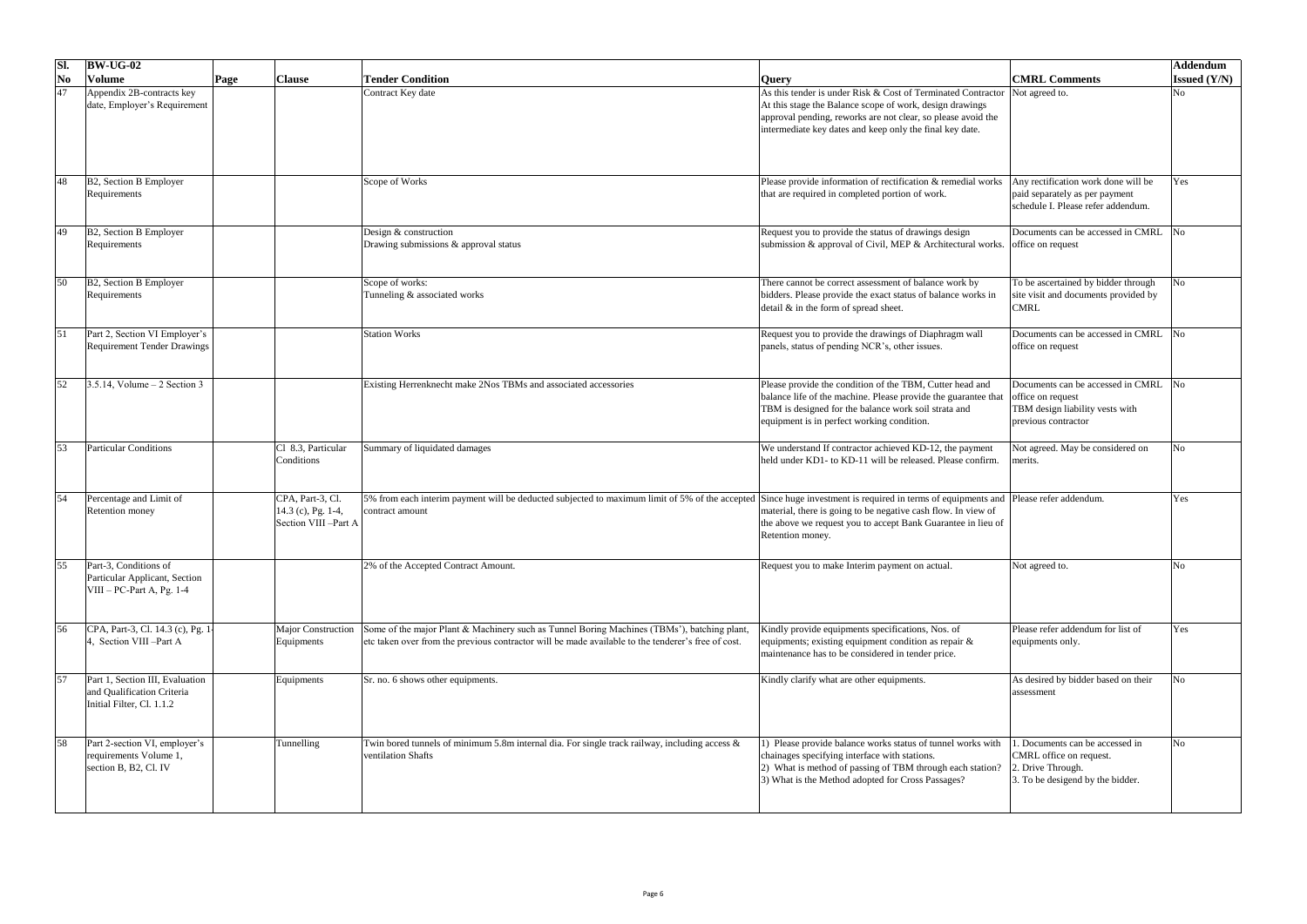| SI.            | $ BW-UG-02 $                                                                                   |              |                                         |                                                                                                                                                                                                                                                                                                                                           |                                                                                                                                                                                                                                                                                                                                                                                                            |                                                                                                                                                                                                                                                                                                                                                                                                                                  | Addendum              |
|----------------|------------------------------------------------------------------------------------------------|--------------|-----------------------------------------|-------------------------------------------------------------------------------------------------------------------------------------------------------------------------------------------------------------------------------------------------------------------------------------------------------------------------------------------|------------------------------------------------------------------------------------------------------------------------------------------------------------------------------------------------------------------------------------------------------------------------------------------------------------------------------------------------------------------------------------------------------------|----------------------------------------------------------------------------------------------------------------------------------------------------------------------------------------------------------------------------------------------------------------------------------------------------------------------------------------------------------------------------------------------------------------------------------|-----------------------|
| N <sub>0</sub> | <b>Volume</b>                                                                                  | $\vert$ Page | <b>Clause</b>                           | <b>Tender Condition</b>                                                                                                                                                                                                                                                                                                                   | <b>Query</b>                                                                                                                                                                                                                                                                                                                                                                                               | <b>CMRL Comments</b>                                                                                                                                                                                                                                                                                                                                                                                                             | <b>Issued</b> $(Y/N)$ |
| 59             | Part 2-section VI, employer's<br>requirements<br>Volume 1, Appendix 2B-<br>contracts key date, |              | <b>Key Dates</b>                        | KD1- Achieve substantial completion of TBM driving, vacate the launching shaft in May Day Park<br>and hand back the shaft to Interfacing Contractor UAA-01.<br>KD4- Achieve substantial completion to level Degree 1 of all bored tunnels (including cross<br>passages) and provide access to Trackwork and other Interfacing Contractors | Time provided for KD-4 is less compare to Degree-1 work<br>scope, Please modify date of KD-4 as 16-Oct-2016.                                                                                                                                                                                                                                                                                               | Not agreed to.                                                                                                                                                                                                                                                                                                                                                                                                                   | No                    |
| 60             | Soil Strata                                                                                    |              | <b>Drawings</b>                         | Soil Exploration                                                                                                                                                                                                                                                                                                                          | Detailed soil exploration of stations mainly Thousand Lights<br>Stations is required                                                                                                                                                                                                                                                                                                                       | Please refer to Ground Investigation<br>report available in the drawings.<br>Bidders are free to conduct further site<br>investigations if required after<br>intimation to CMRL                                                                                                                                                                                                                                                  | No                    |
|                | Soil Strata                                                                                    |              | Drawings                                | There are two set of ground investigation plan & profile is available viz. as per tender documents<br>and as done by previous contractor.                                                                                                                                                                                                 | Please confirm which one is correct and which one has to be<br>referred by the contractor at tender stage.                                                                                                                                                                                                                                                                                                 | Both are for the information of the<br>bidders. If required, bidders to conduct<br>further site investigations to collect<br>necessary information after intimation<br>to CMRL                                                                                                                                                                                                                                                   |                       |
| 62             | Soil Investigation                                                                             |              |                                         |                                                                                                                                                                                                                                                                                                                                           | Please confirm if contractor will have to carry out again soil<br>investigation during detailed design stage.                                                                                                                                                                                                                                                                                              | As required for completion of works                                                                                                                                                                                                                                                                                                                                                                                              | No                    |
| 63             |                                                                                                |              |                                         | Method and construction Programme                                                                                                                                                                                                                                                                                                         | Request you to provide approved Method statement and<br>construction programme / bar chart of previous contractor.                                                                                                                                                                                                                                                                                         | Documents can be accessed in CMRL No<br>office on request. This is only for<br>information.                                                                                                                                                                                                                                                                                                                                      |                       |
| 64             | Part-1, ITB Cl. 24.1                                                                           |              | Due date of<br>submission               | Deadline for submission is $9th$ October 2015, 14.30hrs                                                                                                                                                                                                                                                                                   | Since the subject project is on design and built basis, there are Not agreed to.<br>lots of inputs required to understand the scope of balance<br>work. We request you to extend the due date of submission by<br>at least 2 months i.e till 09-12-2015, 14.30 hrs.                                                                                                                                        |                                                                                                                                                                                                                                                                                                                                                                                                                                  |                       |
| 65             | Part $2$ /Volume $1/C-4$                                                                       | C5.1         | <b>Preliminary Design</b><br>Submission | (a) General - Deleted<br>For any new structures preliminary design can be discussed and finalized before submission of<br>Definitive design                                                                                                                                                                                               | (a) In general Preliminary design is deleted then, will<br>Employer share MEP Drawings (CAD), Documents,<br>Calculations (xls, doc), LEED DOCUMENT, comments &<br>RFI's. As we presume that the previous contractor has done<br>the preliminary design and will be shared. Please Confirm<br>To what extent the new structure will come, can we get any<br>outline before we quote the job? Please Confirm | Documents available in CMRL can be  No<br>accessed on request.<br>Part-2, Vol-2, ODS, Section-7 Cl.<br>7.5.1.3- Environmental certification-<br>CMRL is following IGBC Green<br><b>MRTS Metro Certification. Contractors</b><br>shall meet green norms based on that.<br>Bidders shall validate the already<br>approved drawings, if required, submit<br>for approval of Engineer as in the case<br>of new designs and drawings. |                       |
| 66             | $Part 2/Volume 1/C-4$                                                                          | C5.2         | <b>Detailed Design</b><br>Submission    |                                                                                                                                                                                                                                                                                                                                           | Request to provide previous contractor's submitted $\&$<br>Approved Detailed design MEP Documents, Calculations<br>$(xls, doc)$ , LEED DOCUMENT, comments, RFI's and<br>drawings of MEP work for each stations. As we presume that  approved drawings, if required, submit<br>the previous contractor has done the detailed design and will<br>be shared. Please Confirm                                   | Documents available in CMRL can be No<br>accessed on request.<br>Bidders shall validate the already<br>for approval of Engineer as in the case<br>of new designs and drawings.                                                                                                                                                                                                                                                   |                       |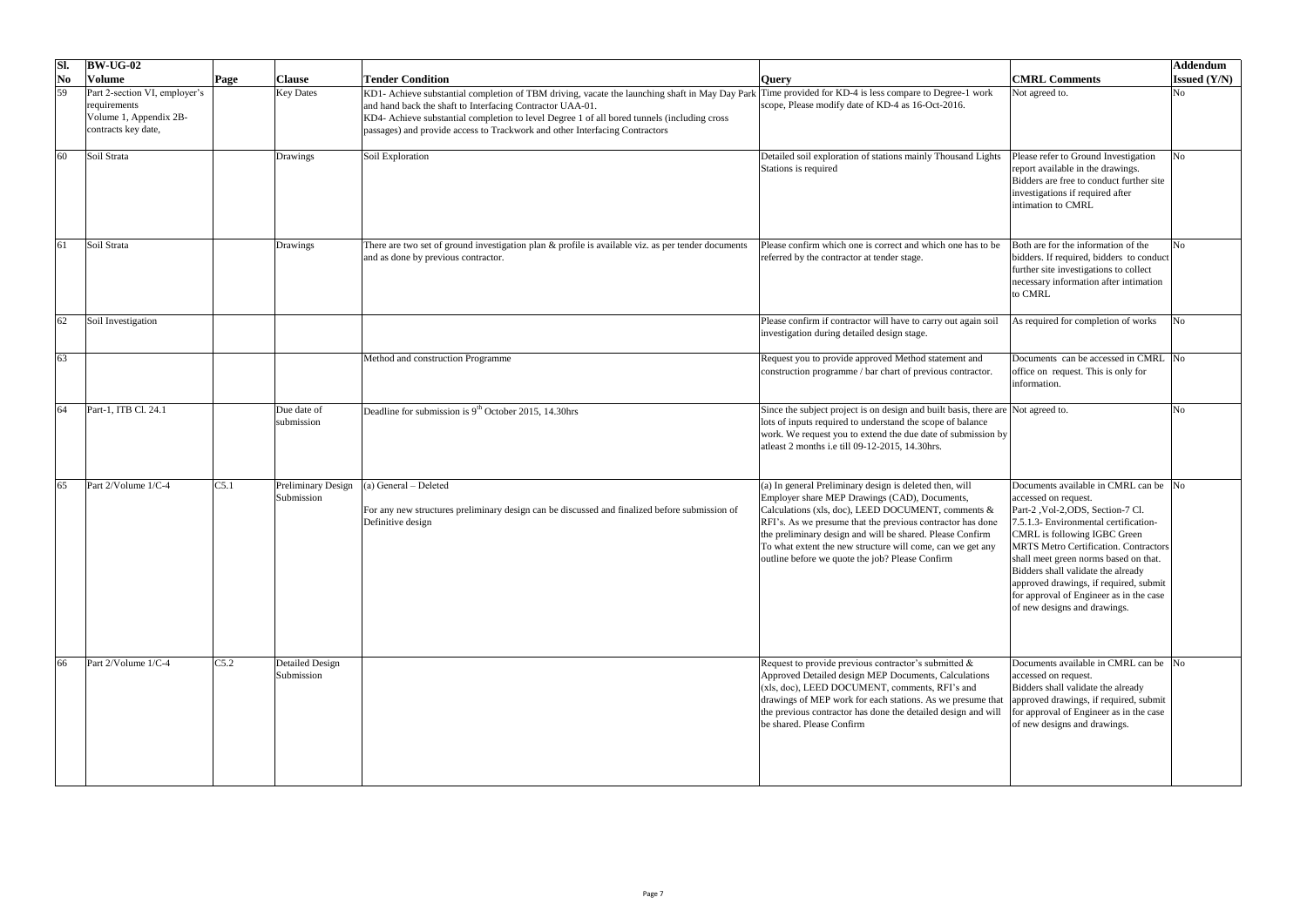| SI.                      | $\vert$ BW-UG-02                                                 |                |                                       |                                                                                         |                                                                                                                                                                                                                                                                                                                                                                                                                                                                                                                                                                                              |                                                                                                                                                                                                                                                                                                                                                         | Addendum              |
|--------------------------|------------------------------------------------------------------|----------------|---------------------------------------|-----------------------------------------------------------------------------------------|----------------------------------------------------------------------------------------------------------------------------------------------------------------------------------------------------------------------------------------------------------------------------------------------------------------------------------------------------------------------------------------------------------------------------------------------------------------------------------------------------------------------------------------------------------------------------------------------|---------------------------------------------------------------------------------------------------------------------------------------------------------------------------------------------------------------------------------------------------------------------------------------------------------------------------------------------------------|-----------------------|
| $\overline{\textbf{No}}$ | <b>Volume</b>                                                    | $\vert$ Page   | <b>Clause</b>                         | <b>Tender Condition</b>                                                                 | <b>Query</b>                                                                                                                                                                                                                                                                                                                                                                                                                                                                                                                                                                                 | <b>CMRL Comments</b>                                                                                                                                                                                                                                                                                                                                    | <b>Issued</b> $(Y/N)$ |
| 67                       | Part 2/Volume 1/C-4                                              | C <sub>5</sub> | Design Submission                     |                                                                                         | Since some of the works (cable containment/<br>plumbing/firefighting) works been partly executed already at<br>some station, will that be valid or do we need to redesign on<br>those parts and resubmit the detailed and construction<br>reference drawings. Please Confirm                                                                                                                                                                                                                                                                                                                 | Documents available in CMRL can be<br>accessed on request.<br>Bidders shall validate the already<br>approved drawings, if required, submit<br>for approval of Engineer as in the case<br>of new designs and drawings.                                                                                                                                   | No                    |
| 68                       | General                                                          |                |                                       |                                                                                         | Please clarify whether do we need to adopt the same cable<br>containment/pipes materials/ earth strips manufacturer (which accessed on request.<br>is already partly executed by previous contractor) for future<br>execution or can we propose new manufacturer. If same<br>manufacturer to be followed do we need to again conduct<br>Factory acceptance test. Please Confirm<br>Also can we use the available MEP materials (cable trays,<br>drainage pipes, firefighting pipes) lying at some of the station<br>site and if yes how to account during bidding process. Please<br>Confirm | Documents available in CMRL can be No<br>Bidders shall validate the already<br>approved drawings, if required, submit<br>for approval of Engineer as in the case<br>of new designs and drawings.<br><b>FAT</b> will be dealt with on merits of the<br>case.<br>Materials to be used in permanent<br>works and staging or shuttering will be<br>charged. |                       |
| 69                       | Part 2/Volume 2/Section 5/5-                                     | $5.4.3.9$ (g)  | <b>Clean Earth</b>                    | Clean Earthing for PLC system and Main Earthing for PLC panels to be provided           | Kindly clarify, can we have one clean earthing system for<br>S&T(ASA-01) and M&E SCADA PLC systems.                                                                                                                                                                                                                                                                                                                                                                                                                                                                                          | Separate clean earthing system should No<br>be provided.                                                                                                                                                                                                                                                                                                |                       |
| 70                       | Part 2/Volume 3/Section 4/4-<br>182                              | [4.4.11.4.1]   | Earthing system                       | MATERIAL SPECIFICATION                                                                  | We understand that in other packages of CMRL, GI strip been Copper only to be provided.<br>used by station as well as interface contractors, can we<br>propose GI strip instead of copper, kindly clarify.                                                                                                                                                                                                                                                                                                                                                                                   |                                                                                                                                                                                                                                                                                                                                                         | No                    |
|                          | Part 2/Volume 2/Section 4/4-5 Annexure-3 $\&$ Space Proofing and |                | Specific Room<br>Requirements         | Space Proofing and Specific Room Requirements                                           | As per Annexure $3 \& 4$ some design specifications for E&M<br>services have been mentioned, kindly clarify do we need to<br>follow that or should we follow volume-2, section-5 $\&$<br>volume-3 section-4.<br>What is the order of precedence to be followed? Please<br>Confirm                                                                                                                                                                                                                                                                                                            | Please Follow volume-2, section-5 $\&$<br>volume-3 section-4.                                                                                                                                                                                                                                                                                           | No                    |
| 72                       | General                                                          |                |                                       |                                                                                         | As per TNFRSD we need to provide fire sprinklers in public<br>lobby/corridors, should we adopt the same? We understand in concerned authorities.<br>other packages it has not been provided. Please clarify.                                                                                                                                                                                                                                                                                                                                                                                 | Contractor shall meet requirements of No                                                                                                                                                                                                                                                                                                                |                       |
|                          | Part 2/Volume 1/Section B/B- $ B-15(3) $                         |                | Application for<br>utility connection | The contractor shall submit applications for permanent connections for utility services | We understand that we shall submit only the necessary<br>applications to the statutory authorities and the necessary fees<br>and payments shall be made by CMRL, kindly confirm.                                                                                                                                                                                                                                                                                                                                                                                                             | Yes                                                                                                                                                                                                                                                                                                                                                     | No                    |
| 74                       |                                                                  |                |                                       | General earth Mat                                                                       | For partly completed stations, below the undercroft, we<br>understand that earth mats have been designed and executed<br>for by the previous contractor. Please provide legible<br>drawings.                                                                                                                                                                                                                                                                                                                                                                                                 | Documents available in CMRL can be No<br>accessed on request.                                                                                                                                                                                                                                                                                           |                       |
|                          |                                                                  |                |                                       | General Interface                                                                       | As this is partly executed package by previous contractor, we<br>presume that the CCF's for interface is finalized, should we<br>follow the same, kindly clarify<br>Kindly share the signed CCF documents                                                                                                                                                                                                                                                                                                                                                                                    | Yes. Documents available in CMRL<br>can be accessed on request.                                                                                                                                                                                                                                                                                         | No                    |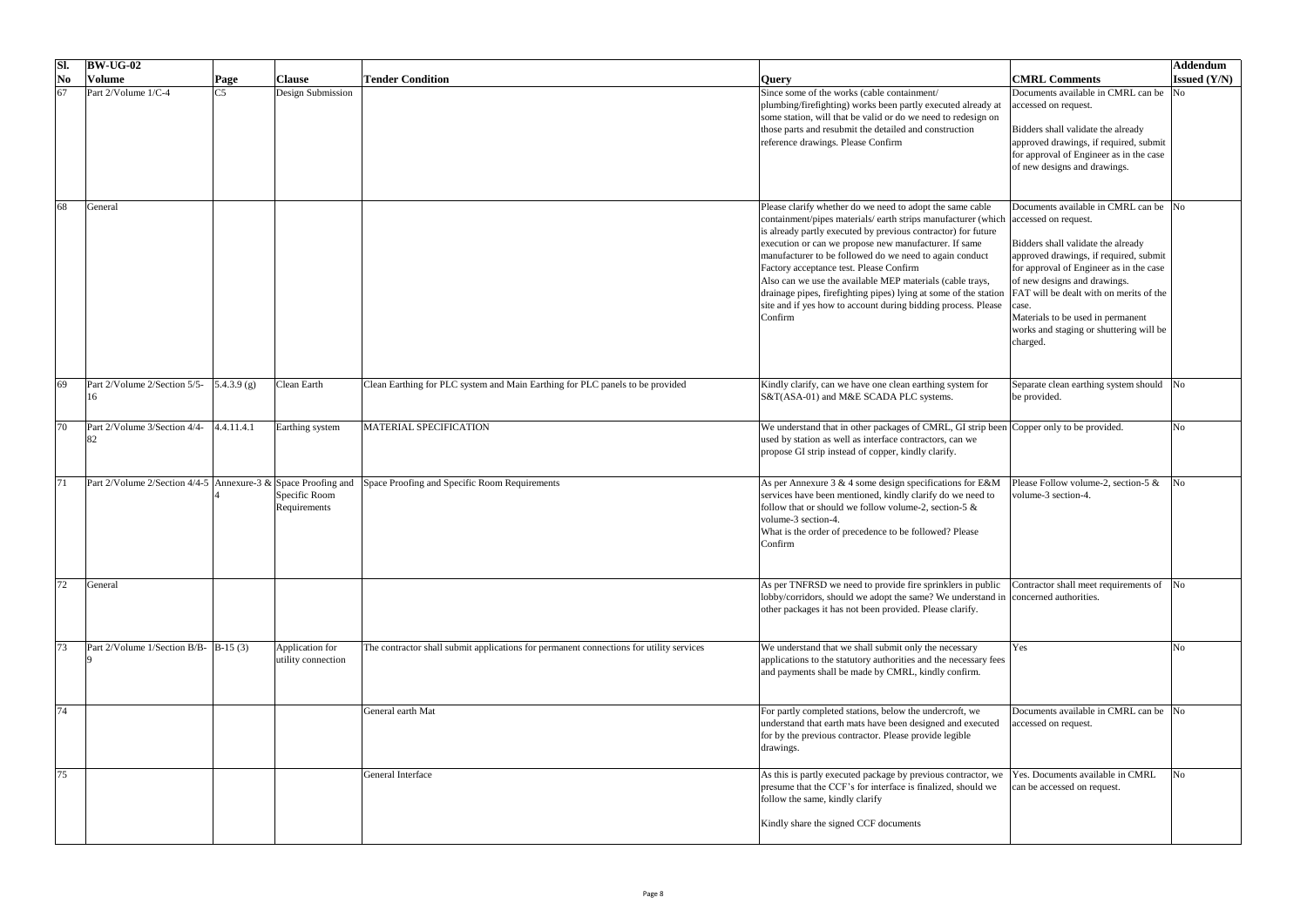| SI.                      | $\vert$ BW-UG-02            |              |                                                                    |                         |                                                                                                                                                                                                |                                                                                                                                                                                                                                                                   | Addendum              |
|--------------------------|-----------------------------|--------------|--------------------------------------------------------------------|-------------------------|------------------------------------------------------------------------------------------------------------------------------------------------------------------------------------------------|-------------------------------------------------------------------------------------------------------------------------------------------------------------------------------------------------------------------------------------------------------------------|-----------------------|
| $\overline{\textbf{No}}$ | <b>Volume</b>               | $\vert$ Page | <b>Clause</b>                                                      | <b>Tender Condition</b> | <b>Query</b>                                                                                                                                                                                   | <b>CMRL Comments</b>                                                                                                                                                                                                                                              | <b>Issued</b> $(Y/N)$ |
| 76                       | Part 2/Volume 2/Section VI  | 4.15.2       | Clause - Attachment<br>A2 list of finishing<br>materials           |                         | Finishing materials specified in clause 4.15.2 - do not match<br>specs provided in A.15.5 - attachment A5 - Specified finish<br>materials eg - flooring is Granite or Kotah?? Please Confirm   | Granite                                                                                                                                                                                                                                                           | N <sub>o</sub>        |
| 77                       | Part 2/Volume 2/Section VI  | A.15.5       | Clause - Attachment<br>$\vert$ A2 list of finishing<br>materials   |                         | A.15.5 - attachment A5 - Specified finish materials - Sr no - 4, Yes.<br>generally warning strip is not required for stations with PSD.<br>Kindly confirm                                      |                                                                                                                                                                                                                                                                   |                       |
| 78                       | Part 2/Volume 2/Section VI  | A.15         | Clause - Attachment -<br>$\vert$ A2 list of finishing<br>materials |                         | Column cladding is not specified in documents. Please<br>Confirm                                                                                                                               | Granite cladding.                                                                                                                                                                                                                                                 |                       |
| 79                       | Part 2/Volume 2/Section VI  |              |                                                                    |                         | Skirting material is not specified in tender document. Please<br>Confirm                                                                                                                       | Same material as that of flooring.                                                                                                                                                                                                                                | Nο                    |
| 80                       | Part 2/Volume 2/Section VI  | A.15.5       |                                                                    |                         | Finishing for Lift portals, entry portals are not specified in<br>Tender document. Please Confirm                                                                                              | Granite.                                                                                                                                                                                                                                                          |                       |
| 81                       | Part 2/Volume 2/Section VI  | 4.9          | Corridor for the<br>Handicapped                                    |                         | Counter heights in TOM and EFO for handicapped passengers Should comply standards specified in<br>is not mentioned. Please Confirm                                                             | "Guidelines and Space Standards for<br>Barrier free built environment for<br>disabled and Elderly persons", CPWD,<br> 1998                                                                                                                                        |                       |
| 82                       | Part 2/Volume 2/Section VII | 7.5.1.3      |                                                                    |                         | LEED -Kindly share LEED related documents for all stations.<br>Please Confirm                                                                                                                  | Documents available in CMRL can be No<br>Part-2<br>accessed on request.<br>, Vol-2, ODS, Section-7 Cl. 7.5.1.3-<br>Environmental certification- CMRL is<br>following IGBC Green MRTS Metro<br>Certification. Contractors shall meet<br>green norms based on that. |                       |
| 83                       | Part 2/Volume 2/Section VI  |              |                                                                    |                         | Please share aquatics details - Reverberation time calculation<br>to be given.                                                                                                                 | Documents available in CMRL can be No<br>accessed on request.                                                                                                                                                                                                     |                       |
| 84                       | Part 2/Volume 2/Section VI  |              |                                                                    |                         | Kindly confirm if current design is as per NFPA -130, since<br>RCC and built form design is already frozen.                                                                                    | Bidders shall validate the already<br>approved drawings, if required, submit<br>for approval of Engineer as in the case<br>of new designs and drawings.                                                                                                           | No                    |
| 85                       | General                     |              |                                                                    |                         | Kindly share approval related documents related to<br>architecture eg - Heritage structures.                                                                                                   | Documents available in CMRL can be No<br>accessed on request.                                                                                                                                                                                                     |                       |
| 86                       | General                     |              |                                                                    |                         | Over all station dimensions are missing in the plans. Please<br>Provide.                                                                                                                       | Documents available in CMRL may be No<br>reconciled with.                                                                                                                                                                                                         |                       |
| 87                       | General                     |              |                                                                    |                         | Please Provide Entry structure drawings                                                                                                                                                        | Documents available in CMRL can be No<br>accessed on request.                                                                                                                                                                                                     |                       |
| 88                       | General                     |              |                                                                    |                         | Room dimensions are not shared for any stations. Please<br>Provide                                                                                                                             | Documents available in CMRL can be No<br>accessed on request                                                                                                                                                                                                      |                       |
| 89                       | General                     |              |                                                                    |                         | Kindly share Soft copy(Auto Cad) for Architectural<br>drawings which includes - Entry Structures, Concourse,<br>Platform, undercroft, Elevations, Sections and Ancillary<br>Buildings details. | Documents available in CMRL can be No<br>accessed on request.                                                                                                                                                                                                     |                       |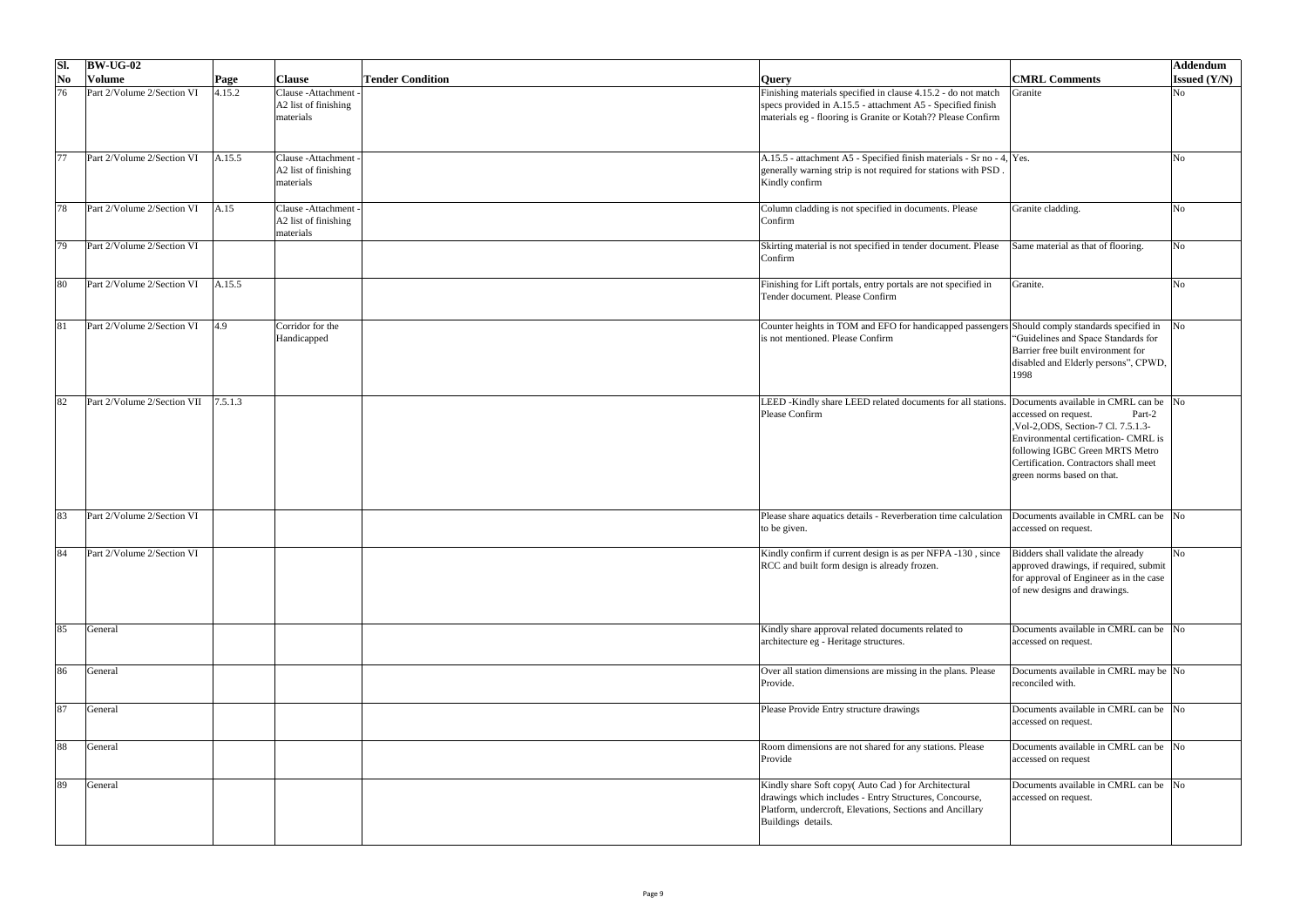| SI.                       | $ BW-UG-02 $                 |                  |                                |                                                                                                                                                                                                                                                                                                                                                                                                                                  |                                                                                                                                                                                                                                                                                                                                                                                                                                                                    |                                                                                                                                                                                                                                                                    | <b>Addendum</b>     |
|---------------------------|------------------------------|------------------|--------------------------------|----------------------------------------------------------------------------------------------------------------------------------------------------------------------------------------------------------------------------------------------------------------------------------------------------------------------------------------------------------------------------------------------------------------------------------|--------------------------------------------------------------------------------------------------------------------------------------------------------------------------------------------------------------------------------------------------------------------------------------------------------------------------------------------------------------------------------------------------------------------------------------------------------------------|--------------------------------------------------------------------------------------------------------------------------------------------------------------------------------------------------------------------------------------------------------------------|---------------------|
| $\overline{\textbf{N}}$ o | <b>Volume</b>                | $\vert$ Page     | <b>Clause</b>                  | <b>Tender Condition</b>                                                                                                                                                                                                                                                                                                                                                                                                          | <b>Query</b>                                                                                                                                                                                                                                                                                                                                                                                                                                                       | <b>CMRL Comments</b>                                                                                                                                                                                                                                               | <b>Issued (Y/N)</b> |
| 90                        | General                      |                  |                                |                                                                                                                                                                                                                                                                                                                                                                                                                                  | Please provide approved design/drawings for all stations and<br>entry/exit.                                                                                                                                                                                                                                                                                                                                                                                        | Documents available in CMRL can be<br>accessed on request.                                                                                                                                                                                                         | N <sub>o</sub>      |
| 91                        | General                      |                  |                                |                                                                                                                                                                                                                                                                                                                                                                                                                                  | Please Provide the D-Wall details of Entry/Exit.                                                                                                                                                                                                                                                                                                                                                                                                                   | Documents available in CMRL can be No<br>accessed on request.                                                                                                                                                                                                      |                     |
| 92                        | General                      |                  |                                |                                                                                                                                                                                                                                                                                                                                                                                                                                  | Please Confirm the requirements of tension piles.                                                                                                                                                                                                                                                                                                                                                                                                                  | Bidders shall validate the already<br>approved drawings, if required, submit<br>for approval of Engineer as in the case<br>of new designs and drawings.                                                                                                            | No                  |
| 93                        | General                      |                  |                                |                                                                                                                                                                                                                                                                                                                                                                                                                                  | Please provide the plunge column details which are permanent Documents available in CMRL can be $\vert$ No<br>and temporary                                                                                                                                                                                                                                                                                                                                        | accessed on request.                                                                                                                                                                                                                                               |                     |
| 94                        | General                      |                  |                                |                                                                                                                                                                                                                                                                                                                                                                                                                                  | Provide the details of TBM Whether it is pass through or<br>drive through.                                                                                                                                                                                                                                                                                                                                                                                         | It is drive through.                                                                                                                                                                                                                                               |                     |
| 95                        | General                      |                  |                                |                                                                                                                                                                                                                                                                                                                                                                                                                                  | Please provide the Utility details near to entry/Exit.                                                                                                                                                                                                                                                                                                                                                                                                             | Documents available in CMRL can be No<br>accessed on request.                                                                                                                                                                                                      |                     |
| 96                        | General                      |                  |                                |                                                                                                                                                                                                                                                                                                                                                                                                                                  | Please Provide the details of ancillary building (approved).                                                                                                                                                                                                                                                                                                                                                                                                       | Documents available in CMRL can be No<br>accessed on request.                                                                                                                                                                                                      |                     |
| 97                        |                              |                  |                                |                                                                                                                                                                                                                                                                                                                                                                                                                                  | Please provide the All Bore hole details provided in the tender Documents available in CMRL can be No<br>document.                                                                                                                                                                                                                                                                                                                                                 | accessed on request                                                                                                                                                                                                                                                |                     |
| 98                        |                              |                  |                                |                                                                                                                                                                                                                                                                                                                                                                                                                                  | Please Provide Types and details of tunnel lining segments<br>and pre-casting status                                                                                                                                                                                                                                                                                                                                                                               | Documents available in CMRL can be  No<br>accessed on request                                                                                                                                                                                                      |                     |
| 99                        |                              |                  |                                |                                                                                                                                                                                                                                                                                                                                                                                                                                  | Please Provide the approved design basis report & GIR                                                                                                                                                                                                                                                                                                                                                                                                              | Documents available in CMRL can be No<br>accessed on request                                                                                                                                                                                                       |                     |
| 100                       | Part 2/Volume 3/Section 4/4- | 4.4.8.1          | Cable containment<br>scope     | Cable Main containment in street, concourse, platform for SWC shall be provided by station<br>contractor along with cable containment for station building services. However the following shall<br>be provided by the respective E&M and E&M system wide contractors and not by station<br>contractor<br>1. Cable containment for connection to the isolated and individual equipment<br>2. Cable containments within each room | As per the clause 4.4.8.1, we understand that only the main<br>containment(on one way length for power and data) will be<br>designed and executed by station contractor and the rest of<br>containments for connection to the isolated and individual<br>equipment and cable containment within each room is in the<br>scope of system wide contractors(including vertical risers),<br>Please confirm.<br>Also give an outline on TVS/VAC cable containment scope. | Documents available in CMRL can be No<br>accessed on request.<br>Guiding factor is already signed CCFs.<br>Bidders shall validate the already<br>approved drawings, if required, submit<br>for approval of Engineer as in the case<br>of new designs and drawings. |                     |
| 101                       | BF-8/Part 1/Section IV       | Bidding<br>Forms | Schedule of<br>Adjustment Data | Bidder's proposed Weighting a: 0.3(Fixed)                                                                                                                                                                                                                                                                                                                                                                                        | As per variation clause fixed component is 0.3 whereas in<br>general principle fixed component is 0.15 only. Request to<br>amend it to 0.15 instead of 0.3                                                                                                                                                                                                                                                                                                         | Not Agreed to.                                                                                                                                                                                                                                                     |                     |
| 102                       | General                      |                  |                                |                                                                                                                                                                                                                                                                                                                                                                                                                                  | Request to provide the existing instrumentation and<br>monitoring details for each stations & nearby buildings                                                                                                                                                                                                                                                                                                                                                     | Documents available in CMRL can be No<br>accessed on request.                                                                                                                                                                                                      |                     |
| 103                       | General                      |                  |                                |                                                                                                                                                                                                                                                                                                                                                                                                                                  | Due to any Unforeseen circumstance may enhance the<br>sacrificial of TBM shield inside the tunnel to catch up the<br>project time schedule so we may unable to return the TBM as<br>we taken over from "Employer". Please confirm sacrificing of<br>TBM shield is allowed                                                                                                                                                                                          | Not Agreed to.                                                                                                                                                                                                                                                     |                     |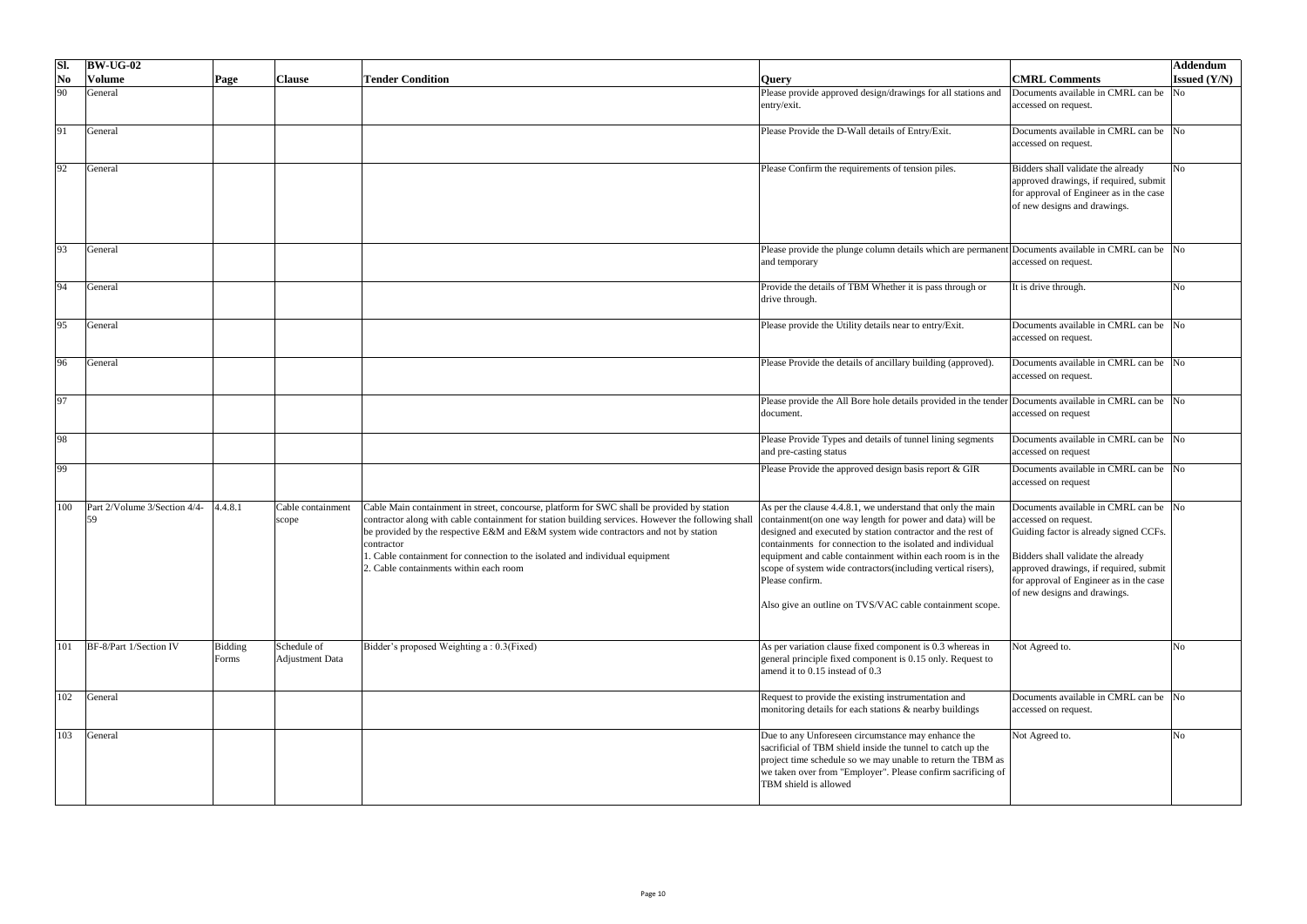| SI.                                  | $\vert$ BW-UG-02                                                        |                         |                                                 |                                                                                                                                                                                                                                                                                                                                                                                                                                                                      |                                                                                                                                                                                                                                                                                                                                                                                                                                                                                                                                                                                                                                                                                                                                                                                        |                                                                                    | Addendum            |
|--------------------------------------|-------------------------------------------------------------------------|-------------------------|-------------------------------------------------|----------------------------------------------------------------------------------------------------------------------------------------------------------------------------------------------------------------------------------------------------------------------------------------------------------------------------------------------------------------------------------------------------------------------------------------------------------------------|----------------------------------------------------------------------------------------------------------------------------------------------------------------------------------------------------------------------------------------------------------------------------------------------------------------------------------------------------------------------------------------------------------------------------------------------------------------------------------------------------------------------------------------------------------------------------------------------------------------------------------------------------------------------------------------------------------------------------------------------------------------------------------------|------------------------------------------------------------------------------------|---------------------|
| $\overline{\textbf{N}}$ <sub>0</sub> | <b>Volume</b>                                                           | Page                    | <b>Clause</b>                                   | <b>Tender Condition</b>                                                                                                                                                                                                                                                                                                                                                                                                                                              | <b>Query</b>                                                                                                                                                                                                                                                                                                                                                                                                                                                                                                                                                                                                                                                                                                                                                                           | <b>CMRL Comments</b>                                                               | <b>Issued</b> (Y/N) |
| 104                                  | BF-22/Part-1/Section-IV                                                 | <b>Bidding</b><br>Forms | Schedule of<br>Payments                         | Price Centre B : Government estate station<br>Total for Price Centre B: 100%                                                                                                                                                                                                                                                                                                                                                                                         | We noted that sum of the Price Centre B % bifurcation is 99.8 Arithmetic differences shall be<br>% instead of 100%. Please clarify                                                                                                                                                                                                                                                                                                                                                                                                                                                                                                                                                                                                                                                     | corrected by adding approriate balance<br>values in the All Remaining Items        | N <sub>0</sub>      |
| 105                                  | $IFB-1/part 1$ , Invitation for<br><b>Bids</b>                          | Point No 6              | <b>Bid Submission</b>                           | Bids must be delivered to the address above on or before 14.30 Hrs IST on 09-October-2015                                                                                                                                                                                                                                                                                                                                                                            | As it is a Design & Build Contract for balance work, we need Not Agreed to.<br>to access the balance works which requires additional time to<br>submit the tender. Request to extend submission date at least<br>6 weeks from 09.10.2015.                                                                                                                                                                                                                                                                                                                                                                                                                                                                                                                                              |                                                                                    | No                  |
| 106                                  | SIB-6/part 1, Supplementary<br>Instructions                             | <b>ITB</b> 45.4.2       | Idle machineries                                | Some of the major Plant & machinery such as Tunnel Boring Machines (TBM's), batching plant<br>etc taken over from the previous contractor will be made available to the tenderers free of cost.                                                                                                                                                                                                                                                                      | Please Provide the total list of equipment's which will be<br>given to the Successful Contractor at each station site,<br>batching plant area and casting.<br>• Please provide the latest Fitness test reports for each<br>equipments.<br>• Provide the List of Previous Contractors owned Equipment's<br>(ex: TBM) which will be made available free of cost.<br>• Provide the List of Hired Equipment's (ex: cranes) which<br>can be used and also mention whether it will be available free<br>of cost. Please confirm is there any mandatory requirement for<br>deploying the same.<br>Provide the List of Sub-contractors Equipment's (ex:<br>excavators brought by excavation subcontractor) which can be<br>used and also mention whether it will be available free of<br>cost? | Please refer addendum.                                                             | Yes                 |
| 107                                  | BDS-3/Part 1, Bid data Sheet                                            | <b>ITB 18.7</b>         | <b>Service Tax</b>                              | (iii) Service Tax                                                                                                                                                                                                                                                                                                                                                                                                                                                    | Please Confirm that service tax is exempted from the project.<br>We need to pay service tax on hired equipment, design<br>services etc. the impact of change in law related to service tax hired equipments.<br>is not covered in price variation clause. We request to<br>reimburse the service tax at actual                                                                                                                                                                                                                                                                                                                                                                                                                                                                         | Service tax exemption for the project<br>will be availed as applicable but not for |                     |
| 108                                  | BDS-3/Part 1, Bid data Sheet; ITB 19.1<br>Preamble of pricing schedule. |                         | Currency of Bid                                 | The Currency of the Bid shall be in Indian Rupees and two other currencies from OECD countries<br>(Japanese yen/US Dollar/Euro)                                                                                                                                                                                                                                                                                                                                      | The stated provision contradicts with Pricing Summary as the Please Refer addendum<br>currency of Bid should be in Indian Rupees only. Please<br>Confirm                                                                                                                                                                                                                                                                                                                                                                                                                                                                                                                                                                                                                               |                                                                                    | Yes                 |
| 109                                  | $EQC-2/Part 1$ , Section III, EC   1.1.2<br>$\&$ QR Initial Filter      |                         | Equipment                                       | Diaphragm Wall Equipment – 4 Nos                                                                                                                                                                                                                                                                                                                                                                                                                                     | As Station D-walls are already completed, 4 D-wall rigs for<br>Entry/Exit areas are very high. Request to replace this with the entry/exit works).<br>numbers arrive from the actual contractor's construction<br>schedule/program.                                                                                                                                                                                                                                                                                                                                                                                                                                                                                                                                                    | Not agreed to. (Mainly intended for                                                |                     |
|                                      | $EQC-2/Part 1$ , Section III, EC   1.1.3 (C)<br>$\&$ QR Initial Filter  |                         | <b>General Experience</b>                       | Successful experience as prime contractor in the execution of at least four projects of comparable<br>nature and complexity31.03.2015                                                                                                                                                                                                                                                                                                                                | As the scope is only balance works, request to reduce the<br>successful experience as prime contractor in the execution of<br>at least four projects to two projects.                                                                                                                                                                                                                                                                                                                                                                                                                                                                                                                                                                                                                  | Please Refer addendum for the<br>modified criteria.                                | Yes                 |
| 111                                  | $EQC-2/Part 1$ , Section III, EC   1.1.3 (C)<br>$\&$ QR Initial Filter  |                         | <b>General Experience</b>                       | Successful experience as prime contractor in the execution of at least four projects of comparable<br>nature and complexity31.03.2015                                                                                                                                                                                                                                                                                                                                | Please allow to use past experience up to one month before<br>the tender submission instead of 31.03.15.                                                                                                                                                                                                                                                                                                                                                                                                                                                                                                                                                                                                                                                                               | Please Refer addendum for the<br>modified criteria.                                | Yes                 |
| 112                                  | $ EQC-4/Part 1, Section III, EC$  1.2.3<br>$\&$ QR Initial Filter       |                         | Award Criteria for<br><b>Multiple Contracts</b> | Bidders have the option to bid for any one or both packages. Bids will be evaluated package-wise,<br>taking into account discounts offered, if any, for individual packages. Only one package contract (<br>BW-UG-02 or BW-UG-03)Contract(s) will be awarded to the Bidder or Bidders offering the<br>lowest evaluated cost to the Employer for combined packages, subject to the selected Bidder(s)<br>meeting the required qualification criteria for the package. | Request to consider both contracts can be awarded to the<br>single Contractor/JV.                                                                                                                                                                                                                                                                                                                                                                                                                                                                                                                                                                                                                                                                                                      | Please Refer addendum for the<br>modified criteria.                                | Yes                 |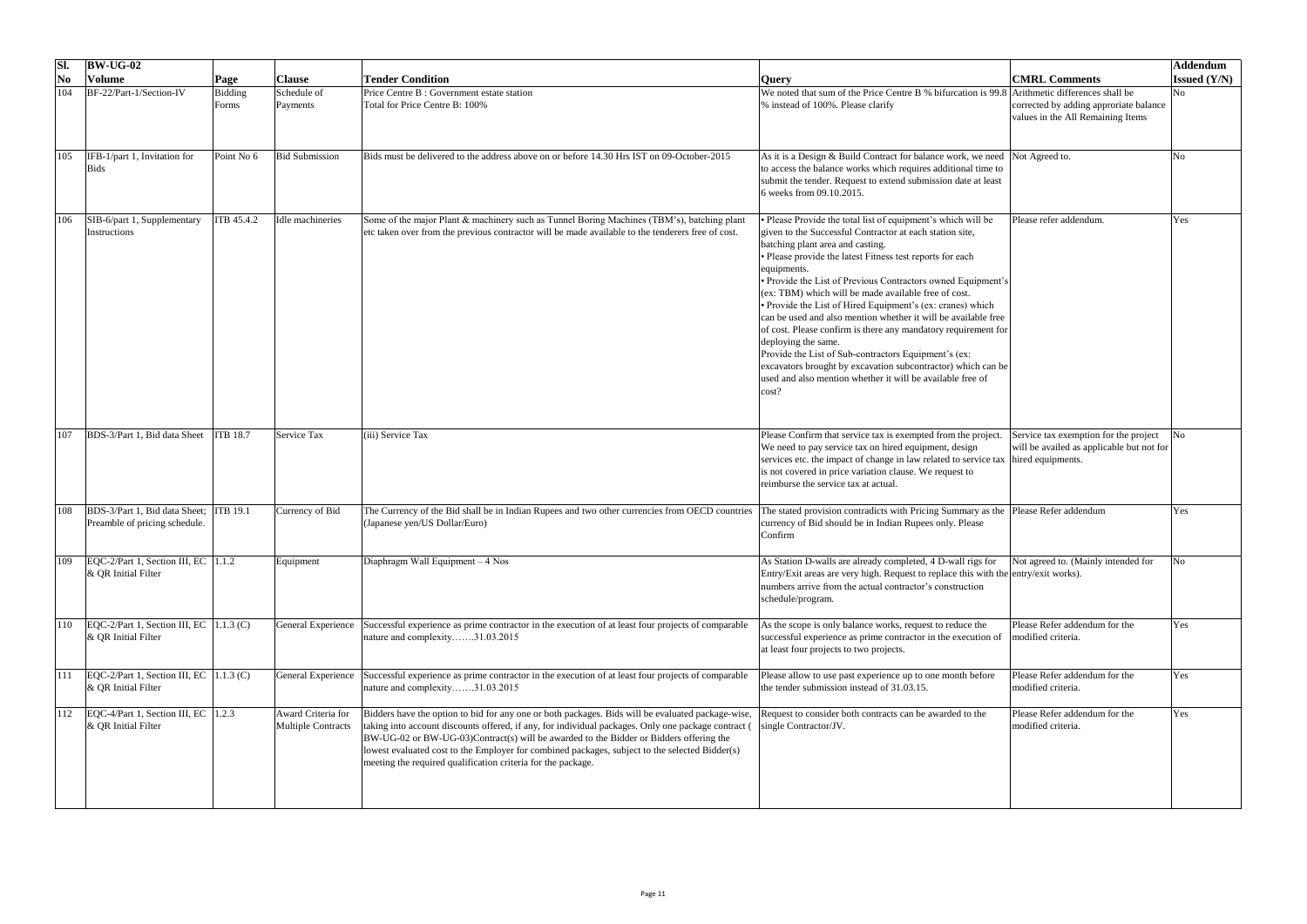| SI.                    | $\vert$ BW-UG-02                                                             |                                   |                        |                                                                                                                                                                                                                                                                                                                                                                                               |                                                                                                                                                                                                                                                                                                                                                                    |                                                              | Addendum            |
|------------------------|------------------------------------------------------------------------------|-----------------------------------|------------------------|-----------------------------------------------------------------------------------------------------------------------------------------------------------------------------------------------------------------------------------------------------------------------------------------------------------------------------------------------------------------------------------------------|--------------------------------------------------------------------------------------------------------------------------------------------------------------------------------------------------------------------------------------------------------------------------------------------------------------------------------------------------------------------|--------------------------------------------------------------|---------------------|
| $\overline{\text{No}}$ | <b>Volume</b>                                                                | Page                              | <b>Clause</b>          | <b>Tender Condition</b>                                                                                                                                                                                                                                                                                                                                                                       | <b>Query</b>                                                                                                                                                                                                                                                                                                                                                       | <b>CMRL Comments</b>                                         | <b>Issued (Y/N)</b> |
|                        | $EQC-12/Part 1$ , Section III, $EC 2.4.2(b)$<br>$\&$ QR Initial Filter       |                                   | Specific Experience    | . Executed and completed at least one tunnel by Closed Face TBM of at least 3 km in total length<br>(single tunnel length to be counted), and of finished internal diameter not less than 5 m, below the<br>local groundwater table and in mixed ground conditions that vary from weak alluvial deposits to<br>competent rock; and                                                            | Please confirm 3km tunnel experience is required only in<br>urban conditions/metro tunnels or Hydel tunnels are also<br>acceptable.                                                                                                                                                                                                                                | Please Refer addendum for the<br>modified criteria.          | Yes                 |
|                        | $EQC-13/Part 1$ , Section III, $EC/N$ otes for the<br>$\&$ QR Initial Filter | bidder                            | Similar Works (i)      | The similarity shall be based on the physical size, complexity, methods/technology and/or other<br>characteristics described in Section VI, Employer's Requirements. Summation of number of small<br>value Contracts (less than the value specified under requirement) to meet the overall requirement<br>will not be accepted.                                                               | • Request to define the "similar works", whether it is related<br>to Contract Value or with number of stations in a Contract<br>To evaluate the contractors completed jobs, the price level<br>assuming 5% inflation for Indian rupees every year and 2%<br>for foreign currency portions per year should be added in the<br>total Contract Value. Please Confirm. | Please Refer addendum for the<br>modified criteria.          | Yes                 |
| 115                    | BF-4/Part 1, Section IV,<br><b>Bidding Forms</b>                             | Letter of<br><b>Technical Bid</b> | <b>IFB</b> No          | IFB NO: CMRL/01/2015/UAA02 and UAA03/balance Works (Under Risk & Cost of Terminated<br>Contractor)                                                                                                                                                                                                                                                                                            | The IFB No mentioned in letter of Technical Bid includes<br>both UAA02 and UAA03. As the contractors are bidding for<br>both the contracts separately, the same IFB no should be<br>written in both the contracts. Please Confirm                                                                                                                                  | Yes                                                          |                     |
| 116                    | $BF-8$ /part 1, Section IV<br><b>Bidding Forms</b>                           | Schedule of<br>Adjustment<br>Data | (C) Source of Index    | RBI-CPI- (labour)                                                                                                                                                                                                                                                                                                                                                                             | Request to consider to minimum wages as per Govt. of Tamil No<br>Nadu.                                                                                                                                                                                                                                                                                             |                                                              |                     |
|                        | BF-8/part 1, Section IV<br><b>Bidding Forms</b>                              | Schedule of<br>Adjustment<br>Data | (C) Source of Index    | RBI-CPI- (Cement+Lime)- Cement                                                                                                                                                                                                                                                                                                                                                                | There are no CPI indices for (Cement+Lime)- Cement.<br>Even WPI index does not reflect the actual change in the<br>prices, request to consider market price/star price.                                                                                                                                                                                            | Please Refer addendum for the<br>modified criteria.          | Yes                 |
|                        | BF-8/part 1, Section IV<br><b>Bidding Forms</b>                              | Schedule of<br>Adjustment<br>Data | (C) Source of Index    | RBI-CPI- (Steel Long)- Steel                                                                                                                                                                                                                                                                                                                                                                  | There are no CPI indices for (Steel Long)- Steel. Request to<br>please change to WPI indices.                                                                                                                                                                                                                                                                      | Please Refer addendum for the<br>modified criteria.          | Yes                 |
| 119                    | BF-8/part 1, Section IV<br><b>Bidding Forms</b>                              | Schedule of<br>Adjustment<br>Data | (C) Source of Index    | RBI-CPI- Mineral Oil (Fuel)                                                                                                                                                                                                                                                                                                                                                                   | There are no CPI indices for Mineral oil (Fuel).<br>Request to please consider IOCL price.                                                                                                                                                                                                                                                                         | Please Refer addendum for the<br>modified criteria.          | Yes                 |
| 120                    | BF-10/part 1, Section IV<br><b>Bidding Forms</b>                             | 1.2                               | <b>Contract Price</b>  | The Tenderer is to note that Price Center "I" must be priced in Indian Rupees only.<br>Payments for Price Centers B, C, D, E, F, G, and H also will be made only in Indian Rupees.<br>Price Center "A" shall also be paid only in Indian Rupees.                                                                                                                                              | Request to allow Foreign Currency also.                                                                                                                                                                                                                                                                                                                            | Please Refer addendum for the<br>modified criteria.          | Yes                 |
| 121                    | $BF-13/$ part 1, Section IV<br><b>Bidding Forms</b>                          | 1.5                               | <b>Payment Concept</b> | Subject to the Contractor's Monthly Statement meeting the minimum value of 2% of Contract<br>Price, and after the Employer's Representative's assessment, the Employer's Representative will<br>issue an Interim Payment Certificate calculated on percentages from the SOP Items, Sub-clause<br>1.3.4.6 above, for each Price Center in the manner described in Sub-clause 14.6 of GC above. | As the scope of work for contractor is only Balance works,<br>request to delete this clause.                                                                                                                                                                                                                                                                       | Not agreed to.                                               |                     |
| 122                    | BF-16/ part 1, Section IV<br><b>Bidding Forms</b>                            |                                   | <b>Pricing Summary</b> | (6) The Tenderer shall complete the Equivalent Tender Total in Indian Rupees in words below;<br>TENDER TOTAL: INDIAN RUPEES---------------------                                                                                                                                                                                                                                              | Please Confirm what we have to write in the space provided.<br>• Equivalent Tender?<br>• Tender Total?<br>• Total Amount?                                                                                                                                                                                                                                          | Please refer addendum for<br>clarifications.                 | Yes                 |
| 123                    | $ D-3$ , part 2, Employer's<br>Requirements                                  | Construction  18                  |                        | The Contractor has to remit a rent equivalent to an amount of 1% of the "guideline value" of the<br>property per annum, for the period of occupancy of the area of land. In case the land can't be<br>handed over to the Contractor, the Contractor has to make his own arrangements for other facilities<br>without any<br>liability to the Employer.                                        | Request CMRL to provide existing land already given to the<br>previous contractors free of cost.                                                                                                                                                                                                                                                                   | Documents available in CMRL can be No<br>accessed on request |                     |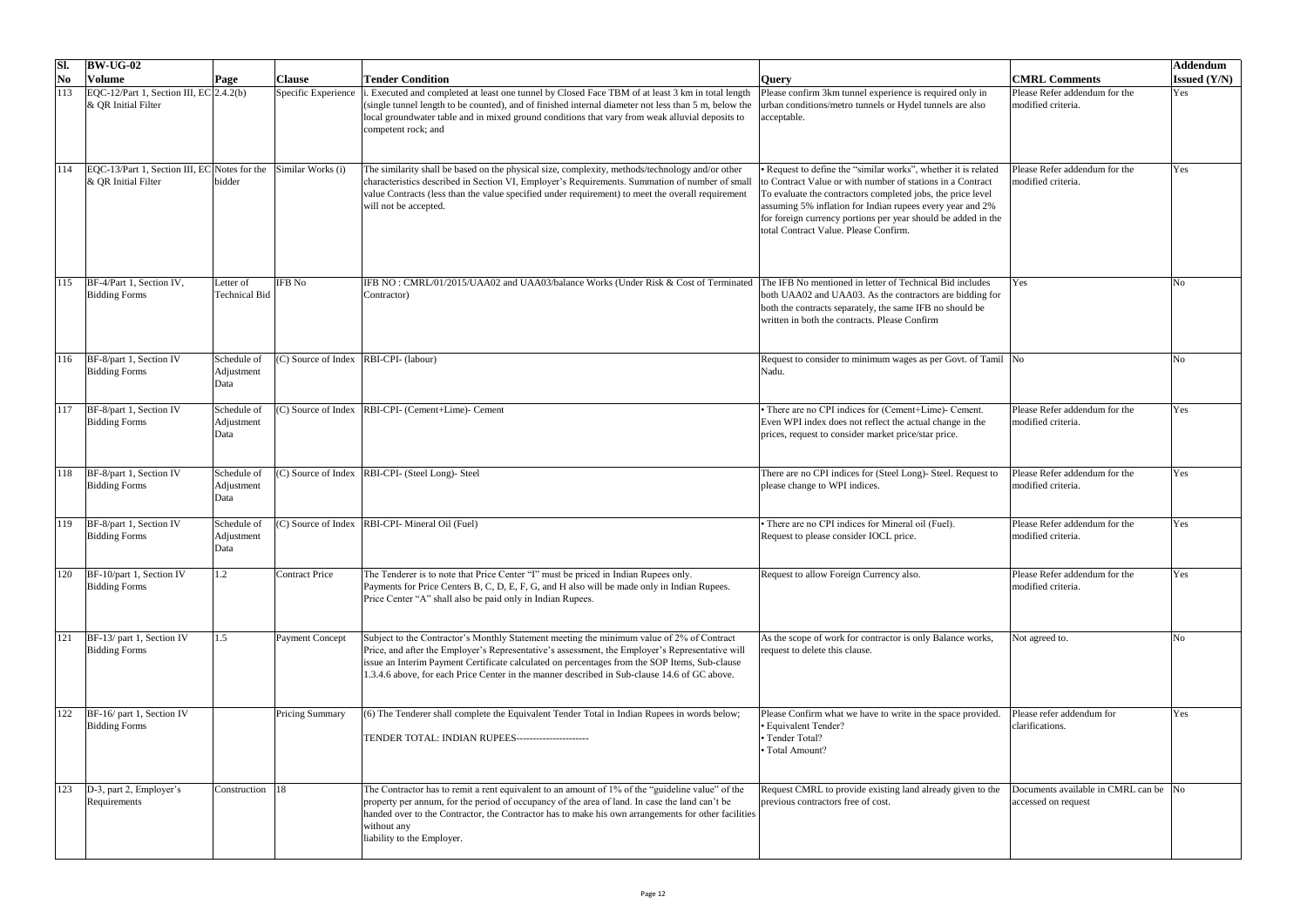| SI.            | $\vert$ BW-UG-02                                        |              |                                   |                                                                                                                                                                                                                                                                                                                                                                                                                                                                                                                                                                                                                                                                             |                                                                                                                                                                                                                                                         |                                                                                                            | Addendum              |
|----------------|---------------------------------------------------------|--------------|-----------------------------------|-----------------------------------------------------------------------------------------------------------------------------------------------------------------------------------------------------------------------------------------------------------------------------------------------------------------------------------------------------------------------------------------------------------------------------------------------------------------------------------------------------------------------------------------------------------------------------------------------------------------------------------------------------------------------------|---------------------------------------------------------------------------------------------------------------------------------------------------------------------------------------------------------------------------------------------------------|------------------------------------------------------------------------------------------------------------|-----------------------|
| N <sub>0</sub> | <b>Volume</b>                                           | <b>Page</b>  | <b>Clause</b>                     | <b>Tender Condition</b>                                                                                                                                                                                                                                                                                                                                                                                                                                                                                                                                                                                                                                                     | <b>Query</b>                                                                                                                                                                                                                                            | <b>CMRL Comments</b>                                                                                       | <b>Issued</b> $(Y/N)$ |
| 124            | $D-27$ , part 2, Employer's<br>Requirements             | Construction | Attachment D1                     | The Employer will not provide living accommodation for the use of the Contractor or any of his<br>staff or labour employed on the Works. Living accommodation shall not be established on any land is allowed. Please confirm the monthly rental for the same.<br>provided to the Contractor by the Employer.                                                                                                                                                                                                                                                                                                                                                               | Request to confirm the use of Existing Setup of labour Colony Yes. If it is CMRL land for rental.                                                                                                                                                       | <b>Please Contact CMRL</b>                                                                                 | No                    |
| 125            | $ D-20$ , part 2, Employer's<br>Requirements            |              | <b>Muck Disposal</b>              | All excavated material, excluding waste material, bentonite fluid and bentonite contaminated<br>material shall be disposed of at appointed sites only. This material shall be placed and compacted<br>in accordance with the Construction Specification for Earth Works or as otherwise directed by the<br>Engineer's Representative.                                                                                                                                                                                                                                                                                                                                       | Please provide the location of appointed site for muck<br>disposal.                                                                                                                                                                                     | The location shall be identified by<br>CMRL from time-to-time within a<br>radius of 45km from Govt. Estate | No                    |
| 126            | GC-14/Part 3, Section VII,<br><b>General Conditions</b> | Clause 2.2   | Permits, Licenses or<br>Approvals | The Employer shall provide, at the request of the Contractor, such reasonable assistance as to allow Please confirm that any delays as a result of obtaining<br>the Contractor to obtain properly:<br>$\alpha$ copies of the Laws of the Country which are relevant to the Contract but are not readily<br>available, and<br>(b) any permits, licences or approvals required by the Laws of the Country:<br>(i) which the Contractor is required to obtain under Sub-Clause 1.13 [Compliance with<br>Laws],<br>(ii) for the delivery of Goods, including clearance through customs, and<br>(iii) for the export of Contractor's Equipment when it is removed from the Site. | approvals/permits/licences from any authorities that are<br>beyond the control of the Contractor shall not be considered<br>as non-performance.                                                                                                         | Not agreed to.                                                                                             | No                    |
| 127            | GC-24/Part 3, Section VII,<br><b>General Conditions</b> | Clause 4.15  | <b>Access Route</b>               | The Contractor shall be deemed to have satisfied himself as to the suitability and availability of the Request to consider compensation in case of delays caused<br>access routes he chooses to use<br>The Employer will not be responsible for any claims which may arise from the use or otherwise of<br>any access route. The Employer does not guarantee the suitability if availability of any particular<br>access route,                                                                                                                                                                                                                                             | due to non-availability of continuous access.                                                                                                                                                                                                           | Not agreed to.                                                                                             | No                    |
|                | GC-25/Part 3, Section VII,<br><b>General Conditions</b> | Clause 4.18  | Protection of<br>Environment      | The Contractor shall take all reasonable steps to protect the environment (both on and off the Site)<br>and to limit damage and nuisance to people and property resulting from pollution, noise and other<br>results of his operations.<br>The Contractor shall ensure that emissions, surface discharges and effluent from the Contractor's<br>activities shall not exceed the values indicated in the Employer's Requirements or prescribed by<br>applicable Laws.                                                                                                                                                                                                        | Protection of the environment shall be limited to within Site<br>premises only as the Contractor could not be held responsible contract condition.<br>for Environmental impacts in outside the site locations. Please<br>modify the clause accordingly. | Not agreed to. This is the existing                                                                        | No                    |
|                | GC-27/Part 3, Section VII,<br><b>General Conditions</b> | Clause 4.22  | Security of the site              | Unless otherwise stated in the Particular Conditions:<br>(a) the Contractor shall be responsible for keeping unauthorised persons off the Site, and<br>(b) authorised persons shall be limited to the Contractor's Personnel and the Employer's Personnel;<br>and to any other personnel notified to the Contractor, by the Employer or the Engineer, as<br>authorised personnel of the Employer's other contractors on the Site.                                                                                                                                                                                                                                           | Request to consider sharing of various cost incurred by civil<br>contractor in case of services used by designated system wide responsibility of contractor.<br>contractor.                                                                             | The overall security of the site is the                                                                    | No                    |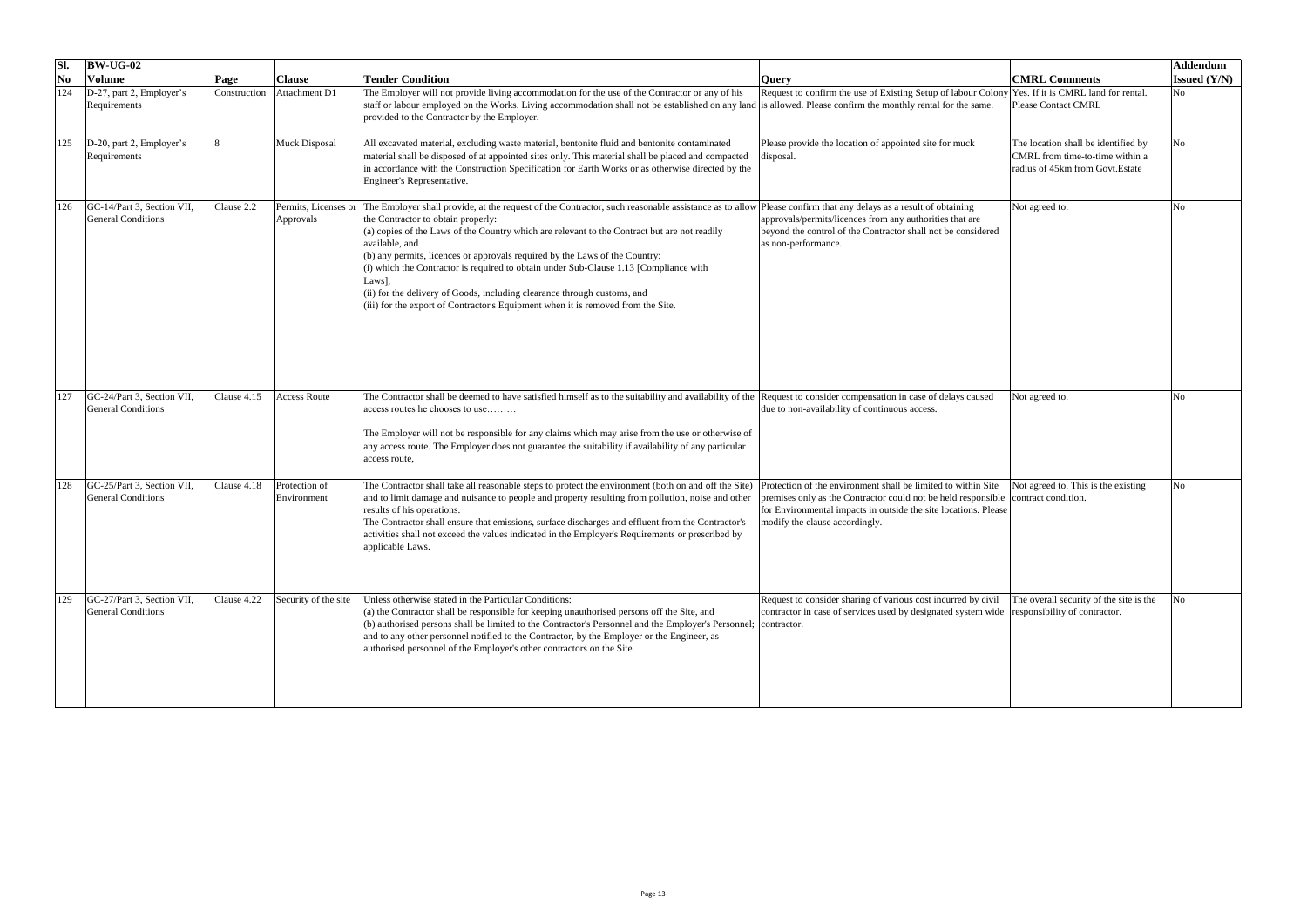| SI.                    | $BW-UG-02$                                                        |             |                                            |                                                                                                                                                                                                                                                                                                                                                                                                                                                                                                                                                                                                                                                                                                                                                                                                                                                                                                                                                                                                                                                                                                                                                                                                                                                                                                                       |                                                                                                                                                                                                                        |                                                                        | Addendum              |
|------------------------|-------------------------------------------------------------------|-------------|--------------------------------------------|-----------------------------------------------------------------------------------------------------------------------------------------------------------------------------------------------------------------------------------------------------------------------------------------------------------------------------------------------------------------------------------------------------------------------------------------------------------------------------------------------------------------------------------------------------------------------------------------------------------------------------------------------------------------------------------------------------------------------------------------------------------------------------------------------------------------------------------------------------------------------------------------------------------------------------------------------------------------------------------------------------------------------------------------------------------------------------------------------------------------------------------------------------------------------------------------------------------------------------------------------------------------------------------------------------------------------|------------------------------------------------------------------------------------------------------------------------------------------------------------------------------------------------------------------------|------------------------------------------------------------------------|-----------------------|
| $\overline{\text{No}}$ | <b>Volume</b>                                                     | <b>Page</b> | <b>Clause</b>                              | <b>Tender Condition</b>                                                                                                                                                                                                                                                                                                                                                                                                                                                                                                                                                                                                                                                                                                                                                                                                                                                                                                                                                                                                                                                                                                                                                                                                                                                                                               | <b>Query</b>                                                                                                                                                                                                           | <b>CMRL Comments</b>                                                   | <b>Issued</b> $(Y/N)$ |
| 130                    | GC-41/Part 3, Section VII,<br><b>General Conditions</b>           | Clause 8.4  | <b>Extension of Time</b><br>for Completion | The Contractor shall be entitled subject to Sub-Clause 20.1 [Contractor's Claims] to an extension<br>of the Time for Completion if and to the extent that completion for the purposes of Sub-Clause<br>10.1 [Taking Over of the Works and Sections] is or will be delayed by any of the following causes:<br>(a) a Variation (unless an adjustment to the Time for Completion has been agreed under Sub-<br>Clause 13.3 [Variation Procedure]),<br>(b) a cause of delay giving an entitlement to extension of time under a Sub-Clause of these<br>Conditions,<br>(c) exceptionally adverse climatic conditions,<br>(d) Unforeseeable shortages in the availability of personnel or Goods caused by epidemic or<br>governmental actions, or<br>$(e)$ any delay, impediment or prevention caused by or attributable to the Employer, the Employer's<br>Personnel, or the Employer's other contractors.<br>If the Contractor considers himself to be entitled to an extension of the Time for Completion, the<br>Contractor<br>shall give notice to the Engineer in accordance with Sub-Clause 20.1 [Contractor's Claims]. When<br>determining each extension of time under Sub-Clause 20.1, the Engineer shall review previous<br>determinations and may increase, but shall not decrease, the total extension of time. | There is provision only for compensation of time and not cost. General Conditions of contract<br>The Contractor should be compensated for costs arising due to prevails.<br>delays not attributable to the Contractor. |                                                                        | No                    |
| 131                    | GC-61/Part 3, Section VII,<br><b>General Conditions</b>           | Clause 14.7 | Payment                                    | (b) the amount certified in each Interim Payment Certificate within 56 days after the Engineer<br>receives the Statement and supporting documents or, at a time when the Bank's loan or credit (from within 7 days from the date of submission of monthly invoice for release of payments as per GC.<br>which part of the payments to the Contractor is being made) is suspended, the amount shown on<br>any statement submitted by the Contractor, within 14 days after such statement is submitted, any<br>discrepancy being rectified in the next payment to the Contractor including any amounts due in<br>accordance with a decision by the DB which have been included in the Interim Payment<br>Certificate; and                                                                                                                                                                                                                                                                                                                                                                                                                                                                                                                                                                                               | We request to consider payment of 80% of the interim amount Not Agreed. This is the standard time<br>and the balance 20% in next 14 days.                                                                              | How ever efforts will be made to pay<br>early.                         |                       |
|                        | GC-75/Part 3, Section VII,<br>General Conditions                  | Clause 18.3 | Insurance against<br>Damage to Property    | The insuring Party shall insure against each Party's liability for any loss, damage, death or bodily<br>injury to Persons and injury which may occur to any physical property (except things insured under Sub-Clause 18.2<br>[Insurance for Works and Contractor's Equipment]) or to any person (except persons insured under  suitably compensated by the Employer.<br>Sub-Clause 18.4 [Insurance for Contractor's Personnel]), which may arise out of the Contractor's<br>performance of the Contract and occurring before the issue of the Performance Certificate. This<br>insurance shall be for a limit per occurrence of not less than the amount stated in the Contract Data,<br>with no limit on the number of occurrences. If an amount is not stated in the Contract Data, this<br>Sub-Clause<br>shall not apply.<br>As per Particular Conditions (PC) Part A – Contract Data<br>Minimum amount of Third Party Insurance – INR 0.50 Million INR per occurrence.                                                                                                                                                                                                                                                                                                                                           | Please consider having limitation for the number of incidents Not agreed to.<br>(say 4 nos.). For any further incidences, then the same shall be                                                                       |                                                                        |                       |
| $133$                  | $1-3$ /Part 3, Section VIII,<br>Particular Conditions/PC-3        |             | Time for Completion 608 days               |                                                                                                                                                                                                                                                                                                                                                                                                                                                                                                                                                                                                                                                                                                                                                                                                                                                                                                                                                                                                                                                                                                                                                                                                                                                                                                                       | Considering the quantum of work involved - civil structural,<br>finishing, architectural, E&M, - Bidder requests to modify the $ $ required to complete the work in the<br>key dates as per enclosed sheet.            | Contractor shall analyze the inputs<br>timeline and quote accordingly. |                       |
| 134                    | $1-3$ /Part 3, Section VIII,<br>Particular Conditions/PC-3        |             | Performance<br>Security                    | The Performance Security will be in the form of a "demand guarantee" or "performance bond" in<br>the amount(s) of 7.5% percent of the Accepted Contract Amount and in the same currency(ies) of<br>the Accepted Contract Amount.                                                                                                                                                                                                                                                                                                                                                                                                                                                                                                                                                                                                                                                                                                                                                                                                                                                                                                                                                                                                                                                                                      | Request to reduce the Performance Security from 7.5% to 5% Not agreed to.                                                                                                                                              |                                                                        |                       |
| 135                    | 1-4/Part 3, Section VIII,<br><b>Particular Conditions/PC-4</b>    |             | Maximum amount of 10%<br>Delay damages     |                                                                                                                                                                                                                                                                                                                                                                                                                                                                                                                                                                                                                                                                                                                                                                                                                                                                                                                                                                                                                                                                                                                                                                                                                                                                                                                       | Request to limit to maximum 5% instead of 10%.                                                                                                                                                                         | Not agreed to.                                                         | Nο                    |
| 136                    | $1-4$ /Part 3, Section VIII,<br>Particular Conditions/PC-4        |             | <b>Total Advance</b><br>Payment            | 5% Percentage of the Accepted Contract Amount payable in the currencies and proportions in<br>which the Accepted Contract Amount is payable in two equal installments. First installment is paid<br>on production of BG and second installment is paid after satisfactory utilization of the first<br>installment.                                                                                                                                                                                                                                                                                                                                                                                                                                                                                                                                                                                                                                                                                                                                                                                                                                                                                                                                                                                                    | Request to increase the advance 5% to 10%.                                                                                                                                                                             | Please refer addendum                                                  | Yes                   |
| 137                    | $1-4$ /Part 3, Section VIII,<br><b>Particular Conditions/PC-4</b> |             | Percentage of<br>Retention                 | 5%                                                                                                                                                                                                                                                                                                                                                                                                                                                                                                                                                                                                                                                                                                                                                                                                                                                                                                                                                                                                                                                                                                                                                                                                                                                                                                                    | Since other metro contracts has no "Retention money clause". Not Agreed to.<br>Hence we request to delete this clause.                                                                                                 |                                                                        | No.                   |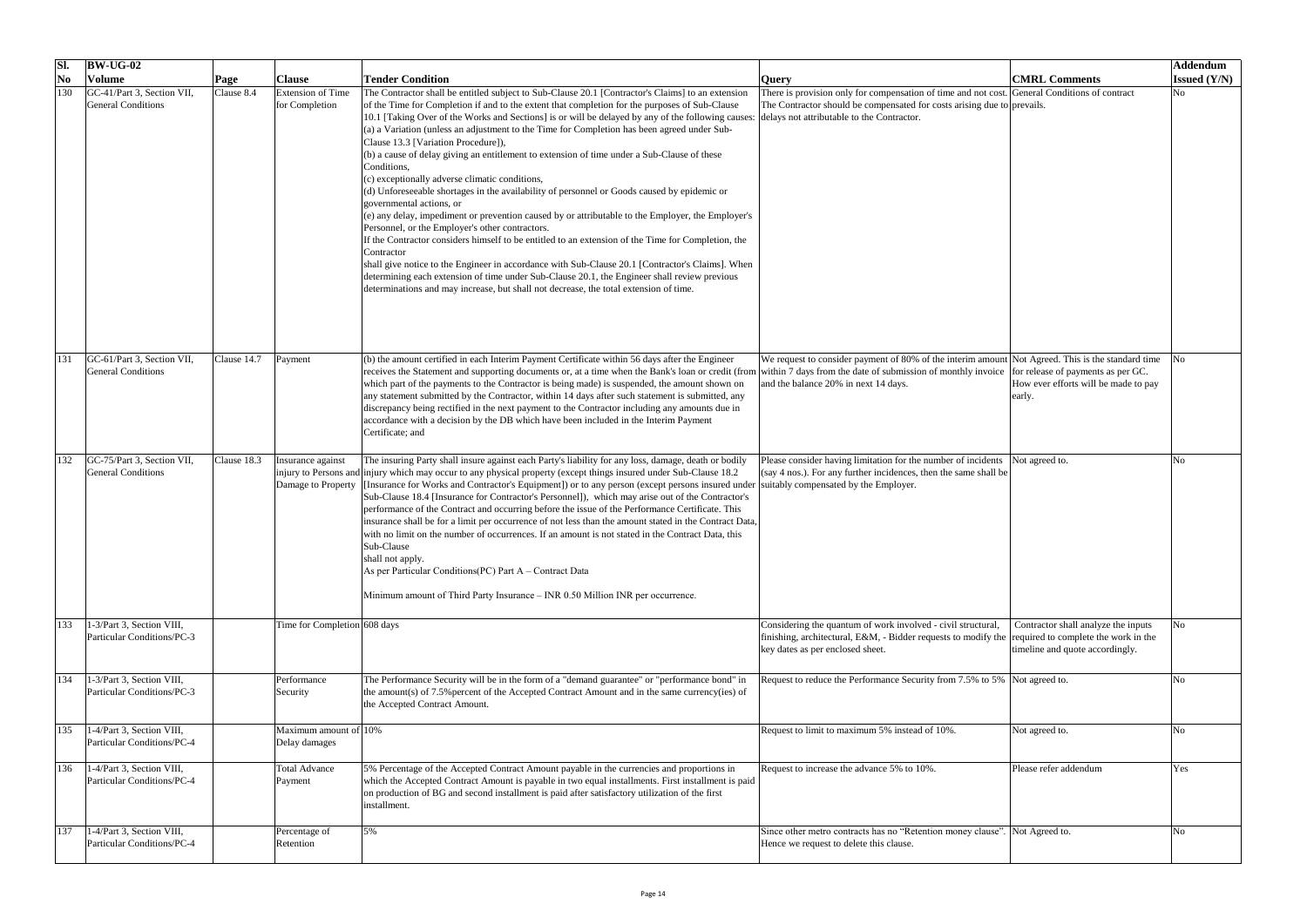| SI.                       | $ BW-UG-02 $                                                                           |      |                     |                                                                                                                                                                                                                                                                                                                                                                                                                              |                                                                                                                                                                                                                                                                                                                                                                                                                                                                                                                                                                                                                                                                     |                                                                                                                                                                                                                                           | Addendum            |
|---------------------------|----------------------------------------------------------------------------------------|------|---------------------|------------------------------------------------------------------------------------------------------------------------------------------------------------------------------------------------------------------------------------------------------------------------------------------------------------------------------------------------------------------------------------------------------------------------------|---------------------------------------------------------------------------------------------------------------------------------------------------------------------------------------------------------------------------------------------------------------------------------------------------------------------------------------------------------------------------------------------------------------------------------------------------------------------------------------------------------------------------------------------------------------------------------------------------------------------------------------------------------------------|-------------------------------------------------------------------------------------------------------------------------------------------------------------------------------------------------------------------------------------------|---------------------|
| $\overline{\textbf{N}}$ o | <b>Volume</b>                                                                          | Page | <b>Clause</b>       | <b>Tender Condition</b>                                                                                                                                                                                                                                                                                                                                                                                                      | <b>Query</b>                                                                                                                                                                                                                                                                                                                                                                                                                                                                                                                                                                                                                                                        | <b>CMRL Comments</b>                                                                                                                                                                                                                      | <b>Issued (Y/N)</b> |
| 138                       | $1-4$ /Part 3, Section VIII,<br>Particular Conditions/PC-4                             |      | Plant and Materials | Deleted                                                                                                                                                                                                                                                                                                                                                                                                                      | Request to provide 10% interest free P&M Advance.                                                                                                                                                                                                                                                                                                                                                                                                                                                                                                                                                                                                                   | Not Agreed to.                                                                                                                                                                                                                            | N <sub>o</sub>      |
| 139                       | $\vert$ 2-5/ Part 3, Section VIII, Part $\vert$ SP 10<br><b>B</b> -Specific Provisions |      | $4.10$ Site Data    | 4.10.1 The responsibility of the Contractor under sub-clause 4.10 of GC is full and final and no<br>claim by the Contractor for additional payment or extension of time shall be allowed on the<br>grounds that of any misunderstanding or misapprehension by the Contractor or that incorrect or<br>insufficient information was given to the Contractor or that he failed to obtain correct and<br>sufficient information. | Request to consider extension of time as well as cost<br>compensation since it is beyond Contractor's control.                                                                                                                                                                                                                                                                                                                                                                                                                                                                                                                                                      | Not Agreed to.                                                                                                                                                                                                                            | N <sub>0</sub>      |
| <b>140</b>                | $2-5$ / Part 3, Section VIII,<br>Particular conditions/PC-5                            |      | LD                  | Liquidat<br>Liquidat<br>Liquidate ed<br>damagesed<br>Key<br>damages between Damage<br>Dates<br>first Day<br>29 Is<br>from<br>28 days<br>and day Day 57<br>56<br>16,66,66<br>Key date<br>2,00,000<br>50,000<br><b>Key Date</b><br>50,000 2,00,000<br><b>Key Date</b><br>50,000 2,00,000<br><b>Key Date</b><br>50,000 2,00,000                                                                                                 | Request to change as follows :<br>Liquidated<br>Liquidated<br>Liquidated<br>damages<br>damages for<br>Damages<br><b>Key Dates</b><br>between Day<br>first 28 days<br>from Day 57<br>29 and day 56<br>50,000 10,00,000<br>10,000<br>Key date 2<br>50,000<br>10,000<br>Key Date 4<br>50,000<br>10,000<br>Key Date 5<br>50,000<br>10,000<br>Key Date 8                                                                                                                                                                                                                                                                                                                 | Not agreed to.                                                                                                                                                                                                                            | N <sub>0</sub>      |
| 141                       | General                                                                                |      |                     |                                                                                                                                                                                                                                                                                                                                                                                                                              | Successful contractor liability shall be limited to the works<br>carried out by them. Please confirm.                                                                                                                                                                                                                                                                                                                                                                                                                                                                                                                                                               | Yes.                                                                                                                                                                                                                                      | N <sub>0</sub>      |
| 142                       | General                                                                                |      |                     |                                                                                                                                                                                                                                                                                                                                                                                                                              | As we understand that part of the station slabs and walls are<br>already completed $&$ coupler provisions are already made by $\vert$ accessed on request.<br>previous contractor. Hence please confirm whether bidder has<br>to be adopt the same design and Reinforcement detailing as<br>per the previous contractor or Contractor can design our own<br>with different thickness.<br>In case Contractor has to adopt the same design request to<br>provide the following:<br>1. Approved design calculation<br>2. GFC drawings<br>3. Reinforcement drawings<br>4. As built drawings of completed slabs/D wall<br>5. Any other related modifications or EIR etc. | Documents available in CMRL can be No<br>Bidders shall validate the already<br>approved drawings, if required, submit<br>for approval of Engineer as in the case<br>of new designs and drawings.                                          |                     |
| $ 143\rangle$             | General                                                                                |      |                     |                                                                                                                                                                                                                                                                                                                                                                                                                              | During our site visit it is found that in many locations<br>reinforcement work and other works are not completed, but<br>the drawings indicates reinforcement works are completed.<br>Hence we request either to provide latest/actual as built<br>drawings or these works can be completed by CMRL and it<br>should not be part of Contract scope.                                                                                                                                                                                                                                                                                                                 | Documents available in CMRL can be No<br>accessed on request.<br>Bidders shall validate the already<br>completed works before starting his<br>works and submit for approval of<br>Engineer as in the case of new designs<br>and drawings. |                     |
| 144                       | General                                                                                |      |                     |                                                                                                                                                                                                                                                                                                                                                                                                                              | During our site visit it is found that materials (raw materials<br>like reinforcement, D wall cage, sand, aggregates, formwork<br>materials, etc.) are lying at the site. Please provide the list and staging materials will be charged.<br>qty. of materials which can be used by the successful bidder<br>after awarding of contract at free of cost.                                                                                                                                                                                                                                                                                                             | Any material available at site, if used<br>for permanent works, shuttering, or                                                                                                                                                            | No                  |
| 145                       | General                                                                                |      |                     |                                                                                                                                                                                                                                                                                                                                                                                                                              | During our site visit it is found that in some stations<br>bulging/Dampness/leakages/honeycombs of D-wall/<br>slabs/structures in certain locations. Request to provide the<br>exact scope for repair works of already constructed structures.                                                                                                                                                                                                                                                                                                                                                                                                                      | Please refer addendum                                                                                                                                                                                                                     | Yes                 |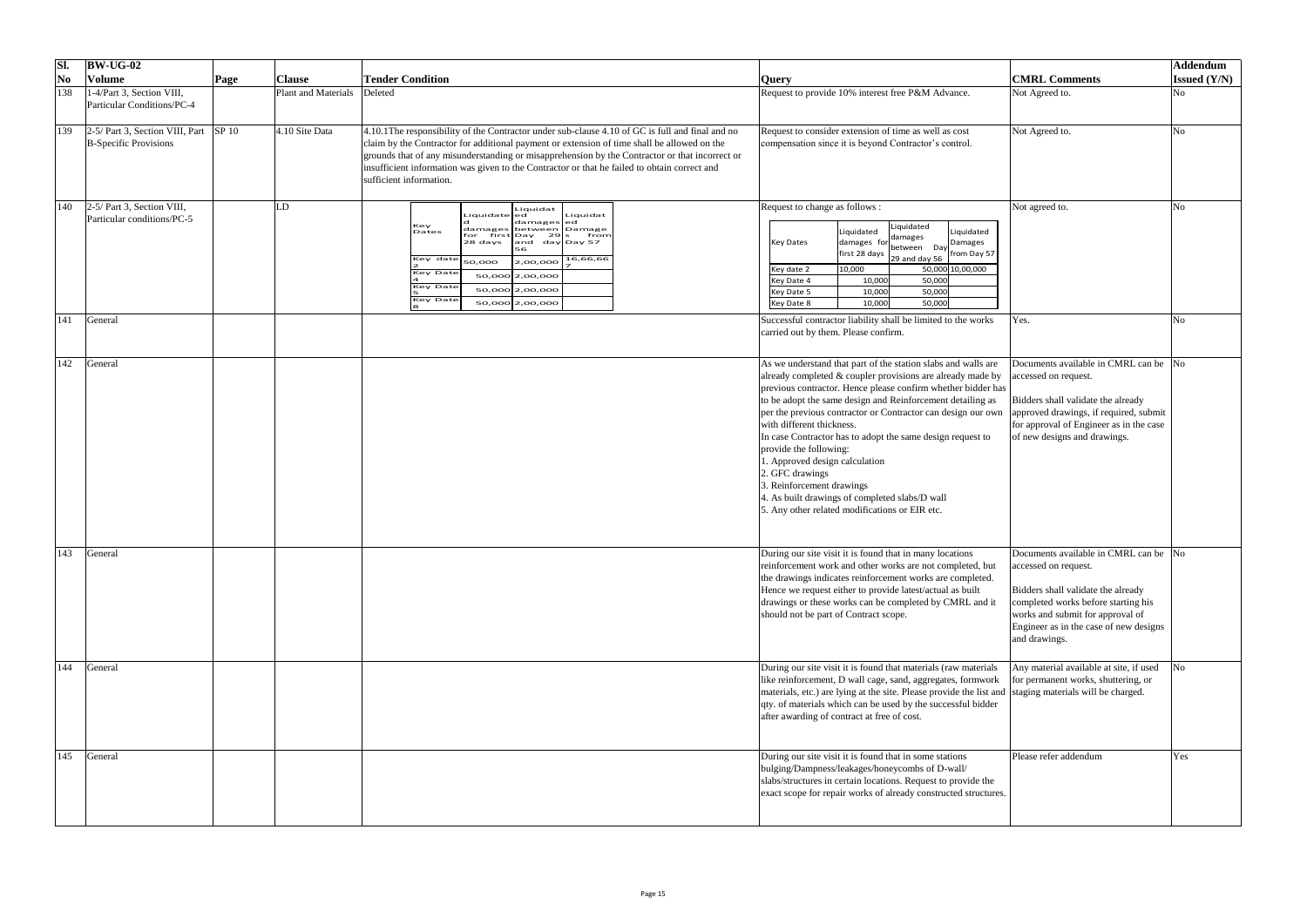| SI.                                  | $\vert$ BW-UG-02         |      |                                              |                                                                                                                                                                                                                                                                                                                                                                                                                                                                                                                                                                                                                                                                                                                              |                                                                                                                                                                                                                                                                                                                                                                                                                                                                                                                                                                                                                              |                                                                                                                                               | Addendum            |
|--------------------------------------|--------------------------|------|----------------------------------------------|------------------------------------------------------------------------------------------------------------------------------------------------------------------------------------------------------------------------------------------------------------------------------------------------------------------------------------------------------------------------------------------------------------------------------------------------------------------------------------------------------------------------------------------------------------------------------------------------------------------------------------------------------------------------------------------------------------------------------|------------------------------------------------------------------------------------------------------------------------------------------------------------------------------------------------------------------------------------------------------------------------------------------------------------------------------------------------------------------------------------------------------------------------------------------------------------------------------------------------------------------------------------------------------------------------------------------------------------------------------|-----------------------------------------------------------------------------------------------------------------------------------------------|---------------------|
| $\overline{\textbf{N}}$ <sub>0</sub> | <b>Volume</b>            | Page | <b>Clause</b>                                | <b>Tender Condition</b>                                                                                                                                                                                                                                                                                                                                                                                                                                                                                                                                                                                                                                                                                                      | <b>Query</b>                                                                                                                                                                                                                                                                                                                                                                                                                                                                                                                                                                                                                 | <b>CMRL Comments</b>                                                                                                                          | <b>Issued (Y/N)</b> |
|                                      | General                  |      |                                              |                                                                                                                                                                                                                                                                                                                                                                                                                                                                                                                                                                                                                                                                                                                              | Many labours and other P&M Contractors are standing at site Securing the site will be responsibility<br>for their balance payment with Previous Contractors. Please<br>ensure that complete hindrance free site will be handed over<br>to the successful bidder.                                                                                                                                                                                                                                                                                                                                                             | of contractor. However CMRL may<br>assist.                                                                                                    |                     |
| 147                                  | General                  |      |                                              |                                                                                                                                                                                                                                                                                                                                                                                                                                                                                                                                                                                                                                                                                                                              | Please provide the exact scope for Reinstatement of works. As This is to be inferred from the street<br>we are doing only balance work, we don't know the original<br>site condition which was handed over to the previous<br>contractor.                                                                                                                                                                                                                                                                                                                                                                                    | level plans shared                                                                                                                            |                     |
|                                      | General                  |      |                                              |                                                                                                                                                                                                                                                                                                                                                                                                                                                                                                                                                                                                                                                                                                                              | Please provide the exact scope for any re-shifting of utility to<br>be carried out during or after completion of structure. As we<br>are doing only balance work, we don't know the original site<br>condition which was handed over to the previous contractor.                                                                                                                                                                                                                                                                                                                                                             | Documents available in CMRL can be Yes<br>accessed on request.<br>Payment shall be as per actuals. Please<br>refer Addendum No.1.             |                     |
| 149                                  |                          |      |                                              |                                                                                                                                                                                                                                                                                                                                                                                                                                                                                                                                                                                                                                                                                                                              | As the balance works are to be executed based on certain<br>sequence which may lead to shifting of utility more than one<br>time, hence under Price Centre "I" contractor shall be paid on<br>actual qty of work done taking in account in multiple shifting.                                                                                                                                                                                                                                                                                                                                                                | Payment shall be as per actuals. Please  Yes<br>refer Addendum 1.                                                                             |                     |
| 150                                  |                          |      |                                              |                                                                                                                                                                                                                                                                                                                                                                                                                                                                                                                                                                                                                                                                                                                              | Request to provide the existing and proposed traffic diversion Documents available in CMRL can be No<br>schemes.                                                                                                                                                                                                                                                                                                                                                                                                                                                                                                             | accessed on request.                                                                                                                          |                     |
| 151                                  |                          |      |                                              |                                                                                                                                                                                                                                                                                                                                                                                                                                                                                                                                                                                                                                                                                                                              | Request to provide the earlier planned sequence of<br>construction.                                                                                                                                                                                                                                                                                                                                                                                                                                                                                                                                                          | Documents available in CMRL can be No<br>accessed on request.                                                                                 |                     |
| 152                                  |                          |      |                                              |                                                                                                                                                                                                                                                                                                                                                                                                                                                                                                                                                                                                                                                                                                                              | Request to provide the balance work for tunneling.                                                                                                                                                                                                                                                                                                                                                                                                                                                                                                                                                                           | Documents available in CMRL can be No<br>accessed on request.                                                                                 |                     |
| $\vert$ 153                          |                          |      |                                              |                                                                                                                                                                                                                                                                                                                                                                                                                                                                                                                                                                                                                                                                                                                              | Request to provide the details of casting yard along with<br>moulds details and number of good/usable segments which<br>are readily available.                                                                                                                                                                                                                                                                                                                                                                                                                                                                               | Documents available in CMRL can be No<br>accessed on request.                                                                                 |                     |
| 154                                  |                          |      |                                              |                                                                                                                                                                                                                                                                                                                                                                                                                                                                                                                                                                                                                                                                                                                              | Please provide the details of existing site offices, stores,<br>containers, sheds, P&M workshop, stacking area, canteen, etc. accessed on request.<br>which can be used by Contractor at free of cost.                                                                                                                                                                                                                                                                                                                                                                                                                       | Documents available in CMRL can be No                                                                                                         |                     |
|                                      | $45.6$ of page SIB-7     |      |                                              | Some important works and safety related items of work will be executed by the CMRL/Employer<br>through already available agencies and they will be paid for the works being carried out up to the<br>date of commencement of works by the tenderer. The reduction in scope shall be applied in such<br>cases and the rates for these items of works to be paid to agencies by the Employer will be based<br>on Southern Railway Schedule of Rates 2008 + 50%, DSR, TNEB, CMWSSB rates etc. as<br>applicable to the year 2015 (applicable as written in priority). The amounts paid for such works as<br>per the above will be deducted from the amounts payable to the tenderer who will be finalized<br>through these bids. | Request CMRL to provide list of completed important works<br>and safety related items two weeks before submission of<br>tender so that price for the same need not to be included in<br>total tender amount.<br>Further request CMRL to provide list of important works and<br>safety related items along with the value which will be<br>executed between two weeks before bid submission and<br>commencement of work and it shall be part in CMRL scope<br>(so that Contractor need not to include in there scope). Before<br>commencement of work any pending works can be executed<br>by contractor as a Variation item. | Not agreed. Advised to inspect the site, No<br>access the documents available with<br><b>CMRL</b> to estimate the balance<br>quantum of work. |                     |
| 156                                  | 1239 / Part-2, Volume IV |      | Drawing No.<br>GCC-488-1TL-<br>$1071116 - B$ |                                                                                                                                                                                                                                                                                                                                                                                                                                                                                                                                                                                                                                                                                                                              | In cross passage, sump detail is mismatched (in CP7 and CP8) Bidders shall validate the already<br>with alignment and details shown in same alignment drawing. approved drawings, if required, submit<br>(Part 2-Volume-IV- Drawing No. GCC-488-1TL-1071116-B for approval of Engineer as in the case<br>Pg. 1239 of tender document)                                                                                                                                                                                                                                                                                        | of new designs and drawings.                                                                                                                  |                     |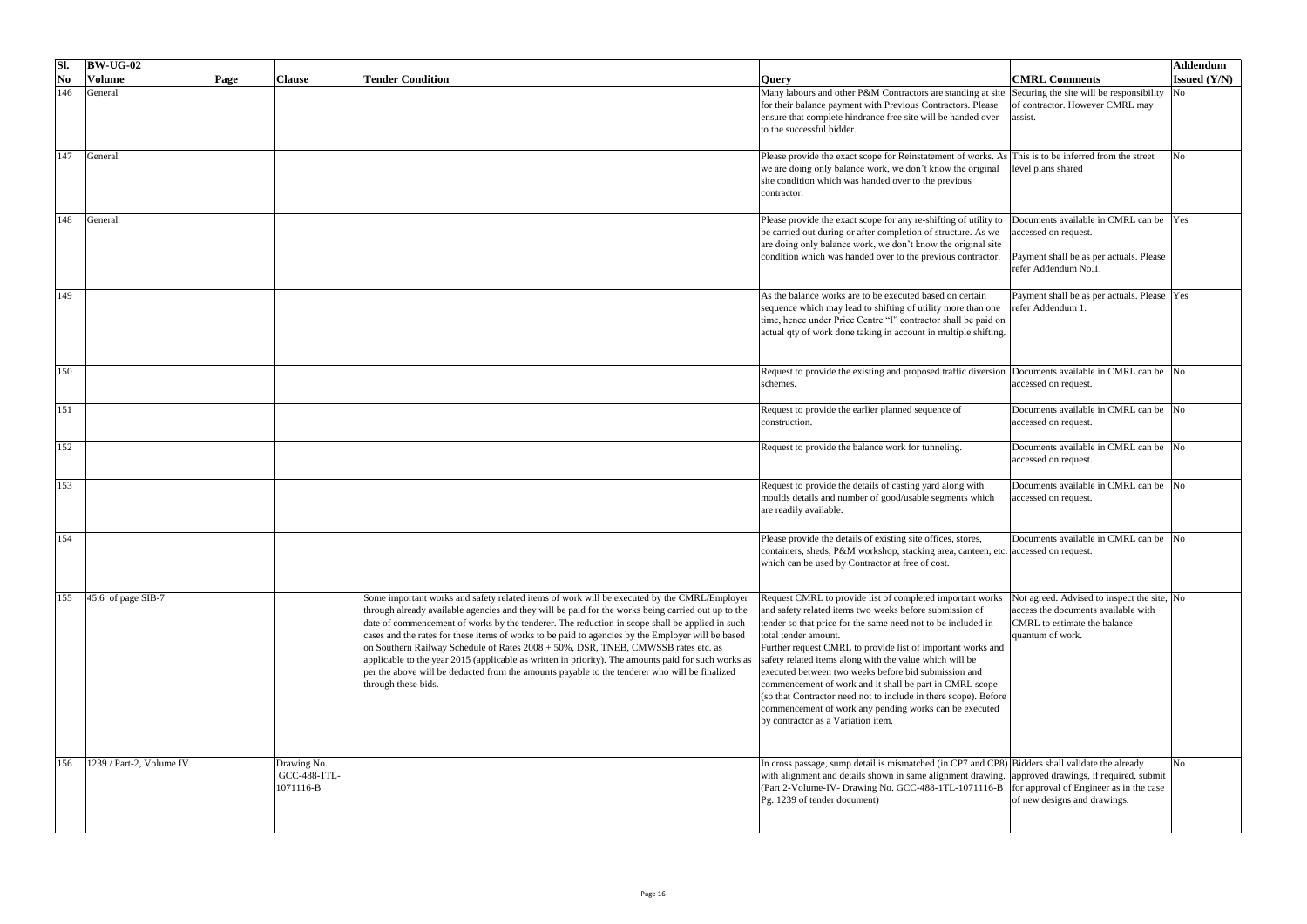| SI.                       | $\vert$ BW-UG-02              |                       |                                                                                                  |                         |                                                                                                                                                                                                                                                                                                                                                                                                                                                                                                                                                            |                                                                                                                                             | <b>Addendum</b>        |
|---------------------------|-------------------------------|-----------------------|--------------------------------------------------------------------------------------------------|-------------------------|------------------------------------------------------------------------------------------------------------------------------------------------------------------------------------------------------------------------------------------------------------------------------------------------------------------------------------------------------------------------------------------------------------------------------------------------------------------------------------------------------------------------------------------------------------|---------------------------------------------------------------------------------------------------------------------------------------------|------------------------|
| $\overline{\textbf{N}}$ o | <b>Volume</b>                 | <b>Clause</b><br>Page |                                                                                                  | <b>Tender Condition</b> | <b>Query</b>                                                                                                                                                                                                                                                                                                                                                                                                                                                                                                                                               | <b>CMRL Comments</b>                                                                                                                        | <b>Issued (Y/N)</b>    |
| 157                       | $1412$ to 1421<br>/ Part-2    |                       |                                                                                                  |                         | Dimensions given in tender document drawings (Part 2<br>Volume-IV Pg. 1412 to 1421) are not readable, either size of<br>dimension can be increased or AutoCAD drawings/structural<br>drawings can be provided.                                                                                                                                                                                                                                                                                                                                             | Documents available in CMRL can be<br>accessed on request.                                                                                  | $\overline{\text{No}}$ |
| 158                       | 1200 & 1204 and 1371 / Part-2 |                       | Drawing No. GCC-<br>490-1CC-0970025-<br>D, GCC-490-SGM-<br>0970029-C & GCC-<br>290-000-1000872-E |                         | Starting chainage 5540.555 m and ending chainage 9853.13 m Bidders shall validate the already<br>given for package UG02 in alignment drawings (Drawing No. approved drawings, if required, submit<br>GCC-490-1CC-0970025-D on Page No. 1200 & GCC-490-<br>SGM-0970029-C on Page No. 1204 of Par-2 of tender<br>documents) is not matching with starting chainage 5540.000<br>m and ending chainage 9845.000 m given in typical layout of<br>corridors (Drawing No. GCC-290-000-1000872-E Page No.<br>1371 of tender document). which chainage is to follow | for approval of Engineer as in the case<br>of new designs and drawings. May<br>reconciled the difference in chainage<br>by contacting CMRL. |                        |
| 159                       | Part-2, Volume IV             |                       |                                                                                                  |                         | AutoCAD drawings of tender document (Part 2 Volume-IV)<br>can be provided                                                                                                                                                                                                                                                                                                                                                                                                                                                                                  | Documents available in CMRL can be  No<br>accessed on request.                                                                              |                        |
| 160                       |                               |                       |                                                                                                  |                         | Structural and layout details of ancillary building is required                                                                                                                                                                                                                                                                                                                                                                                                                                                                                            | Documents available in CMRL can be No<br>accessed on request.                                                                               |                        |
| 161                       | Part-2, Volume IV             |                       |                                                                                                  |                         | Launching shaft and retrieval shaft locations and construction Documents available in CMRL can be No<br>status are not given in Volume-IV of Part-2 in tender<br>documents and dimensions of shafts are not given. Request to<br>provide the same                                                                                                                                                                                                                                                                                                          | accessed on request.                                                                                                                        |                        |
| $\boxed{162}$             |                               |                       |                                                                                                  |                         | Work area details for entry exit are required.                                                                                                                                                                                                                                                                                                                                                                                                                                                                                                             | Documents available in CMRL can be No<br>accessed on request.                                                                               |                        |
| 163                       |                               |                       |                                                                                                  |                         | Barricade provided status is required                                                                                                                                                                                                                                                                                                                                                                                                                                                                                                                      | Documents available in CMRL can be No<br>accessed on request.                                                                               |                        |
| 164                       |                               |                       |                                                                                                  |                         | Shoring arrangement available status                                                                                                                                                                                                                                                                                                                                                                                                                                                                                                                       | Documents available in CMRL can be No<br>accessed on request.                                                                               |                        |
| 165                       |                               |                       |                                                                                                  |                         | OTE duct erection details and available machineries for<br>erection of OTE duct if any                                                                                                                                                                                                                                                                                                                                                                                                                                                                     | Documents available in CMRL can be No<br>accessed on request.                                                                               |                        |
| 166                       |                               |                       |                                                                                                  |                         | OTE duct precast segment construction status is required                                                                                                                                                                                                                                                                                                                                                                                                                                                                                                   | Documents available in CMRL can be  No<br>accessed on request.                                                                              |                        |
| 167                       |                               |                       |                                                                                                  |                         | Muck skip material available                                                                                                                                                                                                                                                                                                                                                                                                                                                                                                                               | Documents available in CMRL can be No<br>accessed on request.                                                                               |                        |
|                           | Part-2, Volume IV             |                       |                                                                                                  |                         | Status as on August 2015 is not given for platform level $\&$<br>base level of LIC station and concourse level, platform level<br>$\&$ base level of thousand lights station. Can we consider it as<br>incomplete, please confirm                                                                                                                                                                                                                                                                                                                          | To be ascertained through site visit                                                                                                        | N <sub>0</sub>         |
| 169                       |                               |                       |                                                                                                  |                         | Details of dewatering technique adopted & machineries<br>provided in each station                                                                                                                                                                                                                                                                                                                                                                                                                                                                          | Documents available in CMRL can be No<br>accessed on request.                                                                               |                        |
| 170                       |                               |                       |                                                                                                  |                         | cross passage construction status is required                                                                                                                                                                                                                                                                                                                                                                                                                                                                                                              | Documents available in CMRL can be No<br>accessed on request.                                                                               |                        |
| 171                       |                               |                       |                                                                                                  |                         | Status of ground improvement is required                                                                                                                                                                                                                                                                                                                                                                                                                                                                                                                   | Documents available in CMRL can be No<br>accessed on request.                                                                               |                        |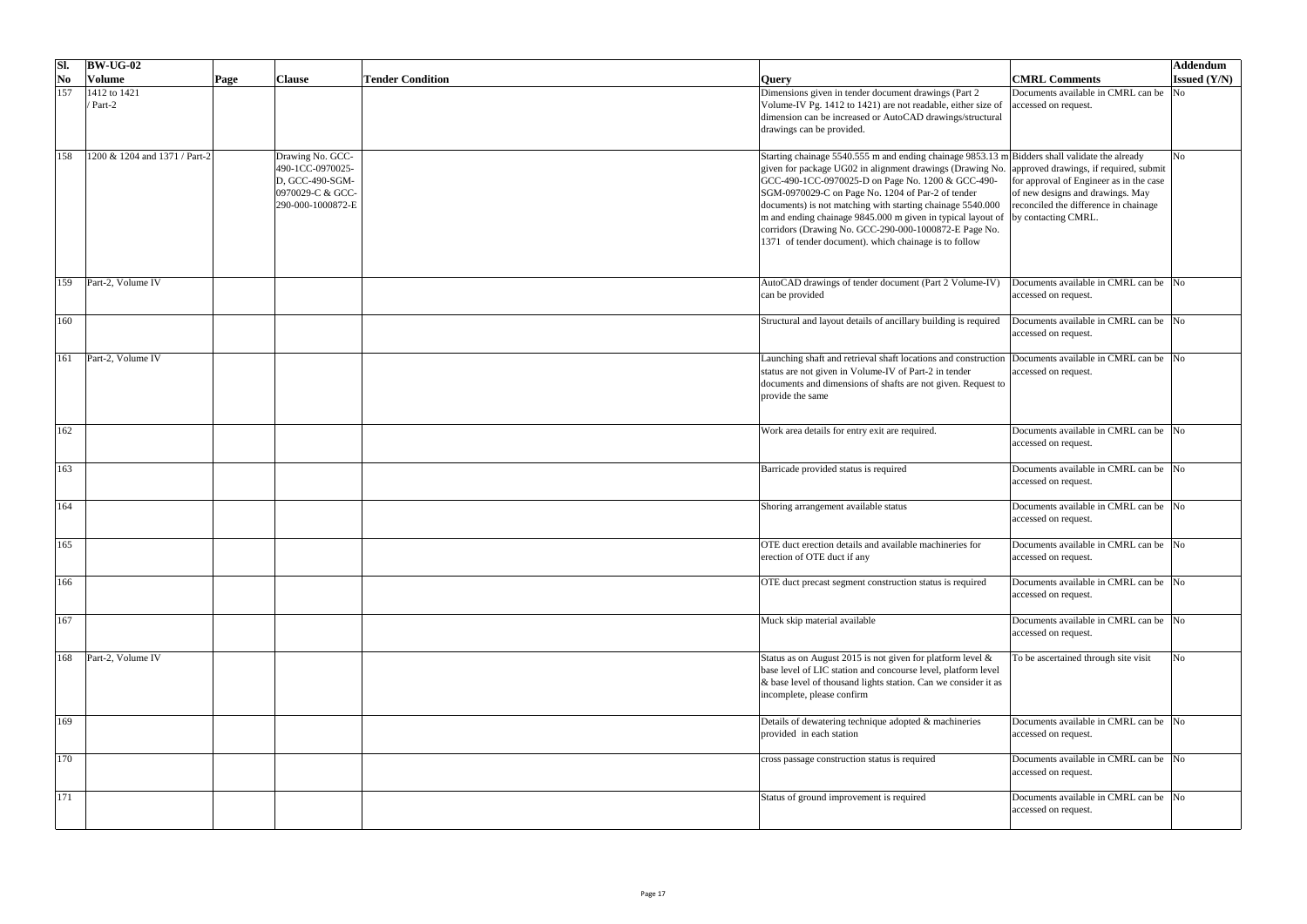| SI.                    | $\vert$ BW-UG-02                                        |              |               |                                                                                                                                                        |                                                                                                                                                                                                                                                                                                                                                                                                                                |                                                                                                                                            | <b>Addendum</b>     |
|------------------------|---------------------------------------------------------|--------------|---------------|--------------------------------------------------------------------------------------------------------------------------------------------------------|--------------------------------------------------------------------------------------------------------------------------------------------------------------------------------------------------------------------------------------------------------------------------------------------------------------------------------------------------------------------------------------------------------------------------------|--------------------------------------------------------------------------------------------------------------------------------------------|---------------------|
| $\overline{\text{No}}$ | <b>Volume</b>                                           | $\vert$ Page | <b>Clause</b> | <b>Tender Condition</b>                                                                                                                                | <b>Query</b>                                                                                                                                                                                                                                                                                                                                                                                                                   | <b>CMRL Comments</b>                                                                                                                       | <b>Issued (Y/N)</b> |
| 172                    |                                                         |              |               |                                                                                                                                                        | Please provide tunnel segment details at cross passage                                                                                                                                                                                                                                                                                                                                                                         | Documents available in CMRL can be No                                                                                                      |                     |
|                        |                                                         |              |               |                                                                                                                                                        | location                                                                                                                                                                                                                                                                                                                                                                                                                       | accessed on request.                                                                                                                       |                     |
| 173                    |                                                         |              |               |                                                                                                                                                        | Status of support provided for tunnel lining segment at cross<br>passage location (Ring beam support) is required                                                                                                                                                                                                                                                                                                              | Documents available in CMRL can be $\sqrt{N}$<br>accessed on request.                                                                      |                     |
| $\boxed{174}$          |                                                         |              |               |                                                                                                                                                        | Availability of cross passage formwork material details                                                                                                                                                                                                                                                                                                                                                                        | Documents available in CMRL can be No<br>accessed on request.                                                                              |                     |
| 175                    |                                                         |              |               |                                                                                                                                                        | Equipment availability detail for cross passage construction is Documents available in CMRL can be No<br>required                                                                                                                                                                                                                                                                                                              | accessed on request.                                                                                                                       |                     |
| 176                    |                                                         |              |               |                                                                                                                                                        | Traffic decking status in all stations is required                                                                                                                                                                                                                                                                                                                                                                             | Documents available in CMRL can be No<br>accessed on request.                                                                              |                     |
| 177                    |                                                         |              |               |                                                                                                                                                        | Plunge column and king post availability is required                                                                                                                                                                                                                                                                                                                                                                           | Documents available in CMRL can be No<br>accessed on request.                                                                              |                     |
| 178                    |                                                         |              |               |                                                                                                                                                        | Current and proposed traffic diversion plan is required                                                                                                                                                                                                                                                                                                                                                                        | Documents available in CMRL can be No<br>accessed on request.                                                                              |                     |
| 179                    |                                                         |              |               |                                                                                                                                                        | Please provide the plunge column details which are permanent Documents available in CMRL can be No<br>and temporary                                                                                                                                                                                                                                                                                                            | accessed on request.                                                                                                                       |                     |
| 180                    |                                                         |              |               |                                                                                                                                                        | Types and details of tunnel lining segments and pre-casting<br>status                                                                                                                                                                                                                                                                                                                                                          | Documents available in CMRL can be No<br>accessed on request.                                                                              |                     |
| 181                    |                                                         |              |               |                                                                                                                                                        | Provide the approved design basis report & GIR                                                                                                                                                                                                                                                                                                                                                                                 | Documents available in CMRL can be No<br>accessed on request.                                                                              |                     |
| 182                    |                                                         |              |               |                                                                                                                                                        | Efficiency of 75 -90 % for submersible pump is un<br>achievable. Request to delete this clause.                                                                                                                                                                                                                                                                                                                                | Modified as not less than 60%.                                                                                                             | N <sub>0</sub>      |
| 183                    |                                                         |              |               |                                                                                                                                                        | Efficiency of 75% for hydro pneumatic pump is unachievable. Modified as not less than 60%.<br>Request to delete this clause.                                                                                                                                                                                                                                                                                                   |                                                                                                                                            | No                  |
| 184                    |                                                         |              |               | Fire fighting                                                                                                                                          | As per tender requirement NFPA and BS -EN both are<br>allowed please clearly confirm which has to be followed.                                                                                                                                                                                                                                                                                                                 | As applicable in each case                                                                                                                 | N <sub>o</sub>      |
| 185                    | Volume 1 Section A Page A-<br>12;<br>EQC-1 Clause 1.1.1 | Clause A15   |               | Project Organization                                                                                                                                   | Project organization requirement are different in Volume 1<br>Section A clause A15 compare to Clause 1.1.1 on page EQC-<br>. Please confirm which requirement has to be followed.                                                                                                                                                                                                                                              | EQC-1 will prevail.                                                                                                                        | N <sub>o</sub>      |
| 186                    | Volume 3 Section 4 page 4-83 Clause                     | 4.4.44.4.1   |               | Earth leads and connections                                                                                                                            | As per tender it is mentioned that strip earthing leads shall be Not agreed to.<br>Copper only. Request to kindly allow GI also for the same.                                                                                                                                                                                                                                                                                  |                                                                                                                                            |                     |
| 187                    | $ 2B-1/$ Volume 1 Appendix 2B   KD-01                   |              | Key dates     | Achieve substantial completion of TBM driving,<br>vacate the launching shaft in May Day Park and<br>hand back the shaft to Interfacing Contractor UAA- | as per tender the following liabilities are there to furnish<br>before proceeding TBM mining<br>Clauses 3.2 – "Ground Condition" – Assessing of Ground<br>condition is contractor responsibility.<br>Clause 3.3 – Installation of instruments and monitoring<br>Clause $3.4$ – EBS protection & 3.4.6- Staged Assessment<br>But the given duration for tunneling (KD-01) is 228 days.<br>Request to kindly change to 441 days. | Contractor's shall analyze the quantum $\vert$ No<br>of work and inputs required by them to<br>complete the work in the timeline<br>given. |                     |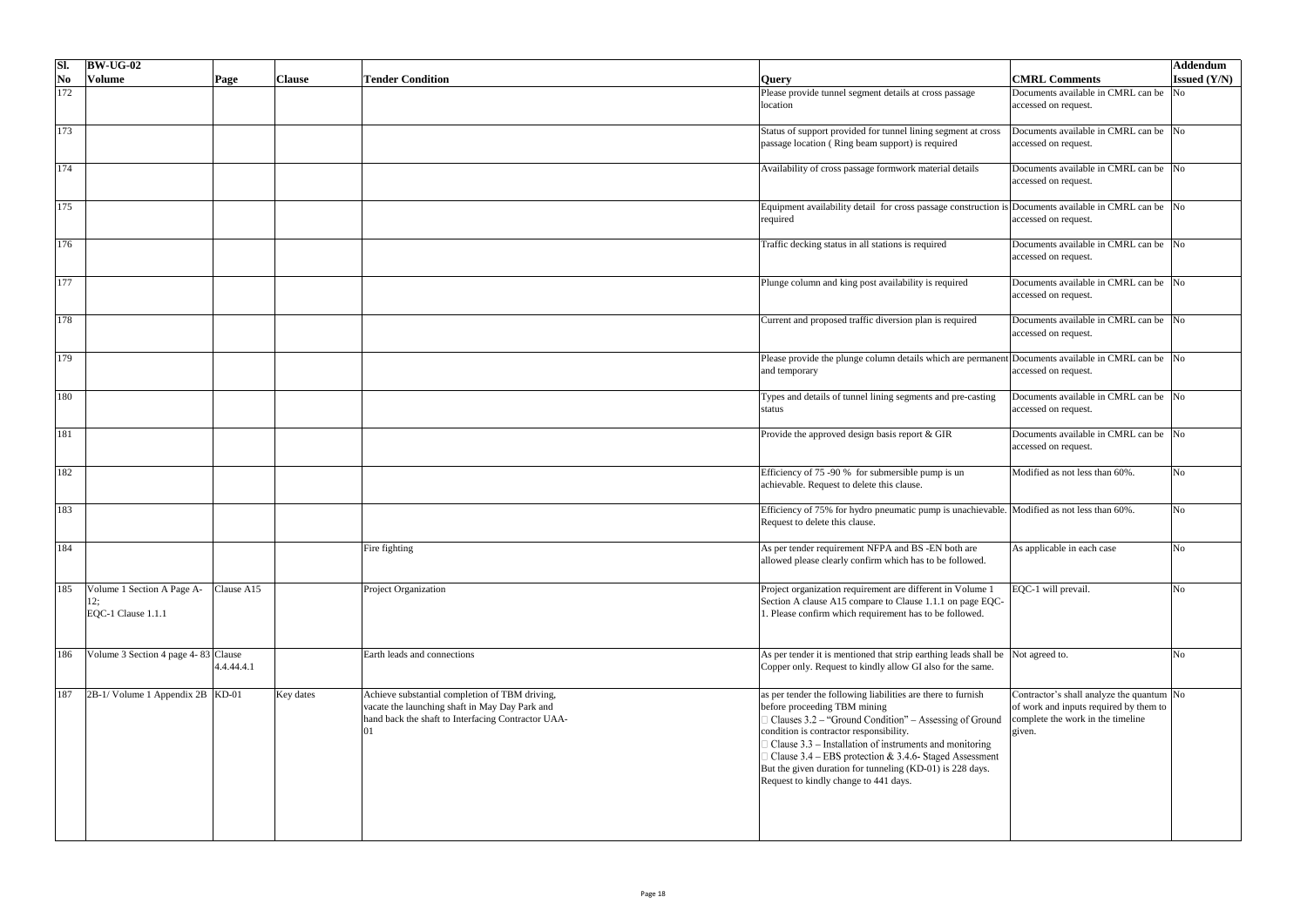| SI.                    | $BW-UG-02$                     |                                                                                                                                |                           |                                                                                                                                                                                                                                                                                                                                                                                                                                                                                       |                                                                                                                                                                                                                                                                                                                                            |                                                                                                                                                                                                                                   | Addendum            |
|------------------------|--------------------------------|--------------------------------------------------------------------------------------------------------------------------------|---------------------------|---------------------------------------------------------------------------------------------------------------------------------------------------------------------------------------------------------------------------------------------------------------------------------------------------------------------------------------------------------------------------------------------------------------------------------------------------------------------------------------|--------------------------------------------------------------------------------------------------------------------------------------------------------------------------------------------------------------------------------------------------------------------------------------------------------------------------------------------|-----------------------------------------------------------------------------------------------------------------------------------------------------------------------------------------------------------------------------------|---------------------|
| $\overline{\text{No}}$ | <b>Volume</b>                  | Page                                                                                                                           | <b>Clause</b>             | <b>Tender Condition</b>                                                                                                                                                                                                                                                                                                                                                                                                                                                               | <b>Query</b>                                                                                                                                                                                                                                                                                                                               | <b>CMRL Comments</b>                                                                                                                                                                                                              | <b>Issued (Y/N)</b> |
| 188                    | $2-6$ /Volume 4                | List of<br>Drawings For<br><b>BW-UG-02 -</b><br>Government<br>Estate, LIC,<br>Thousand<br>Lights and<br>Associated<br>Tunnels. | Completion status         |                                                                                                                                                                                                                                                                                                                                                                                                                                                                                       | As there is no information about completed status of tunnel in Documents available in CMRL can be<br>tender document. Please provide the balance scope for<br>tunneling work.                                                                                                                                                              | accessed on request. Suggested to have<br>a site inspection.                                                                                                                                                                      | No                  |
| 189                    | $2-6$ /Volume 4                | List of<br>Drawings For<br><b>BW-UG-02 -</b><br>Government<br>Estate, LIC,<br>Thousand<br>Lights and<br>Associated<br>Tunnels. | Completion status         |                                                                                                                                                                                                                                                                                                                                                                                                                                                                                       | As there is no information about cross passage status in tender Documents available in CMRL can be No<br>document, kindly provide the as built details.                                                                                                                                                                                    | accessed on request. Suggested to have<br>a site inspection.                                                                                                                                                                      |                     |
| 190                    |                                |                                                                                                                                | General                   |                                                                                                                                                                                                                                                                                                                                                                                                                                                                                       | If any soil improvement work has been done by previous<br>contractor for CP, how the quality of the work been ensured,<br>as this is prime important to decide CP construction method.<br>Please clarify.                                                                                                                                  | It is the responsibility of the contractor $\vert$ No<br>to take into account the existing ground<br>conditions and any improvement work<br>done by the previous contractor, to<br>devise the construction method as<br>suitable. |                     |
| 191                    | $3/24$ /Volume 2 – Section - 3 | 3.5.14                                                                                                                         | Tunnel Boring<br>Machines | (1) The Existing Herrenknechtmake 2Nos TBMs and associated accessories may be used by the<br>contractor to complete the balance length of tunnelling. However other<br>consumable spares are to be arranged by the contractor at their own cost.<br>All the required manpower resources (Skilled /Unskilled) are to be arranged by the contractor on<br>their own.<br>Intervention, muck disposal to the designated dumping yard shall be arranged by the contractor on<br>their own. | As per clause 3.5.14, tenderer can use existing setups for<br>tunnel construction, shall we able to get list of the equipments accessed on request.<br>and exact condition of the equipments? In order to ascertain<br>the additional resources requirements.                                                                              | Documents available in CMRL can be No<br>In addition site inspection is suggested<br>to study the conditions of the<br>requiremnts.                                                                                               |                     |
| 192                    | $3/23$ /Volume 2 – Section - 3 | 3.5.9                                                                                                                          | Segmental Linings         | The Contractor shall take into account all of the following in the design of linings.<br>a) A segment shall be evaluated as a short column subjected to axial load with a load factor of 1.4<br>applied to all loads. The design of the segments shall be<br>adequate for all stresses induced during stacking, lifting, transport, erection jacking and impact,<br>including in-service impact. However Existing design to be<br>used for balance segment Production.                | If any defect or faulty construction of previous contractor<br>those should be addressed by tender and shall be compensated separately as per payment schedule I.<br>as per actuals. Liability of the executed works by previous<br>contractor will be with Employer only.                                                                 | Yes. Rectification works will be paid                                                                                                                                                                                             |                     |
| 193                    | $3/23$ /Volume 2 – Section - 3 | 3.5.9                                                                                                                          | Segmental Linings         | The Contractor shall take into account all of the following in the design of linings.<br>a) A segment shall be evaluated as a short column subjected to axial load with a<br>load factor of 1.4 applied to all loads. The design of the segments shall be<br>adequate for all stresses induced during stacking, lifting, transport, erection<br>jacking and impact, including in-service impact. However Existing design to be<br>used for balance segment Production.                | As per clause 3.5 Bored tunnels $-3.5.9$ – Segments - Existing Bidders shall validate the already<br>design to be used for remaining segment protection. So we   approved drawings, if required, submit<br>believe design responsibility of segment will be with<br>"Employer".                                                            | for approval of Engineer as in the case<br>of new designs and drawings.                                                                                                                                                           |                     |
| 194                    | $3/23$ /Volume 2 – Section - 3 | 3.5.9                                                                                                                          | <b>Segmental Linings</b>  | The Contractor shall take into account all of the following in the design of linings.<br>a) A segment shall be evaluated as a short column subjected to axial load with a<br>load factor of 1.4 applied to all loads. The design of the segments shall be<br>adequate for all stresses induced during stacking, lifting, transport, erection<br>jacking and impact, including in-service impact. However Existing design to be<br>used for balance segment Production.                | As the gaskets and bolts are specially made for the purpose<br>which it was intended for so same dimension may not be<br>available at market readily, so this will consume additional<br>time to import, Also please provide stock list if any so has to<br>ascertain the possible duration to precede the mining with<br>available stock. | Documents and information available<br>in CMRL can be accessed on request.                                                                                                                                                        | No                  |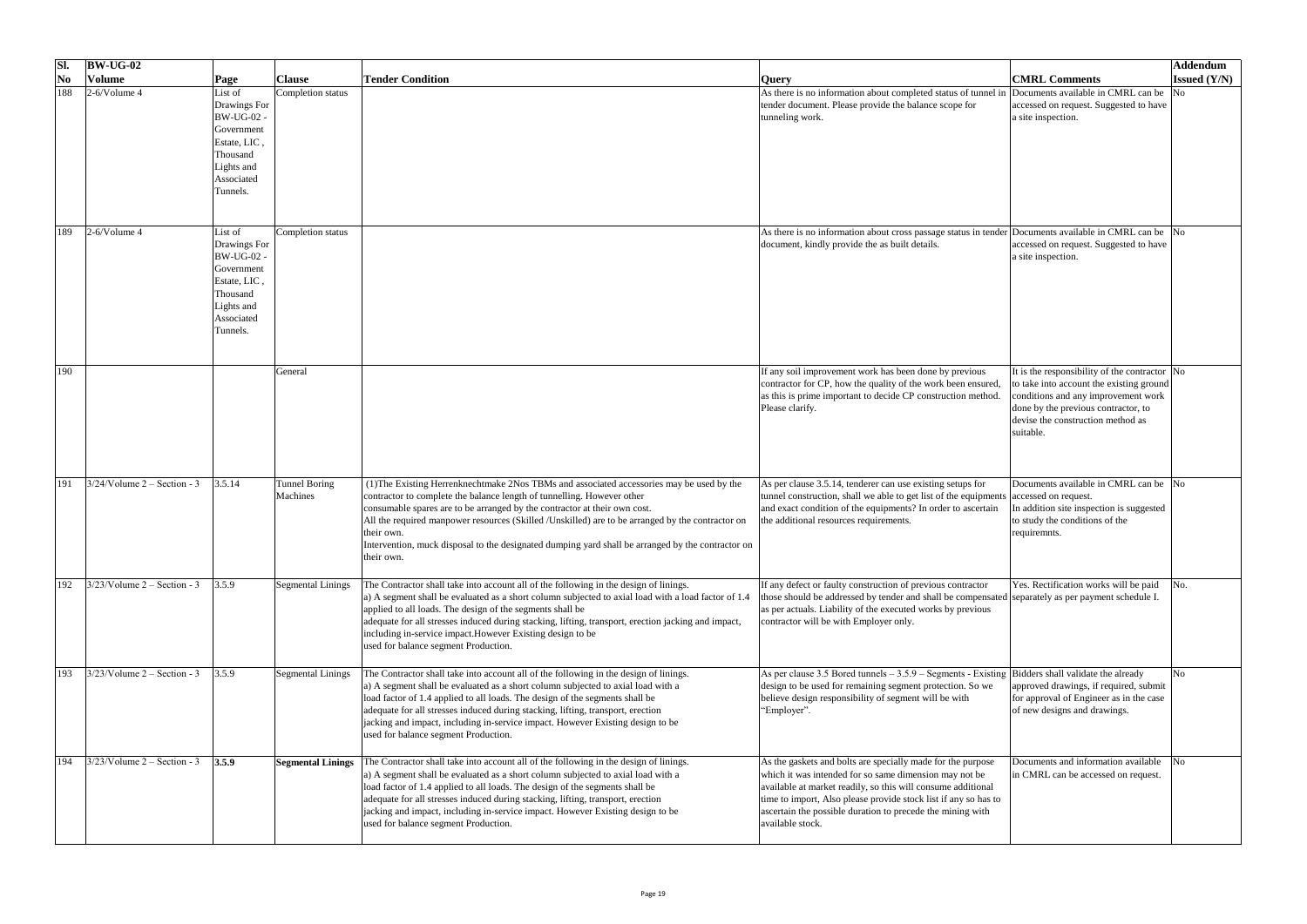| SI.                    | $\vert$ BW-UG-02           |       |                  |                                                                                                                                                                                                                                                                                                                                                                                                                                                                                                                                                                                                                                                                                                                                                                                                                                                                                                                                                                                                                                                                                                                                                                                                                                                                                                                                                                                                                                                                                                                             |                                                                                                                                                                                                                                  |                                                                                                                                                                                                                            | Addendum              |
|------------------------|----------------------------|-------|------------------|-----------------------------------------------------------------------------------------------------------------------------------------------------------------------------------------------------------------------------------------------------------------------------------------------------------------------------------------------------------------------------------------------------------------------------------------------------------------------------------------------------------------------------------------------------------------------------------------------------------------------------------------------------------------------------------------------------------------------------------------------------------------------------------------------------------------------------------------------------------------------------------------------------------------------------------------------------------------------------------------------------------------------------------------------------------------------------------------------------------------------------------------------------------------------------------------------------------------------------------------------------------------------------------------------------------------------------------------------------------------------------------------------------------------------------------------------------------------------------------------------------------------------------|----------------------------------------------------------------------------------------------------------------------------------------------------------------------------------------------------------------------------------|----------------------------------------------------------------------------------------------------------------------------------------------------------------------------------------------------------------------------|-----------------------|
| $\overline{\text{No}}$ | <b>Volume</b>              | Page  | <b>Clause</b>    | <b>Tender Condition</b>                                                                                                                                                                                                                                                                                                                                                                                                                                                                                                                                                                                                                                                                                                                                                                                                                                                                                                                                                                                                                                                                                                                                                                                                                                                                                                                                                                                                                                                                                                     | <b>Query</b>                                                                                                                                                                                                                     | <b>CMRL Comments</b>                                                                                                                                                                                                       | <b>Issued</b> $(Y/N)$ |
| 195                    | CMRL/EQC-1                 | 1.1.1 | Personnel        | 1.1.1 Personnel<br>The Bidder must demonstrate that it has the personnel for the key positions tha<br>meet the following requirements<br>Total Work Experience in<br>Experience Similar Works<br>(years) (years)<br>Position<br><b>Project Director</b><br><b>Design Manager</b><br>12<br>Funnel Manager with Cross Passas<br>Construction Manager stations (2 Nos.)<br>Construction Manager-Tunnels (2 Nos.<br>10<br><b>ABWF</b> Manager<br>15<br>10<br>10<br><b>Building Services manage</b><br>10<br><b>Quality Assurance Manage</b><br>10<br>10<br>afety & health Manage<br>The Bidder shall provide details of the proposed personnel and their experience records in Forms PER-1 and PER-2 in Section IV, Bidding Forms.                                                                                                                                                                                                                                                                                                                                                                                                                                                                                                                                                                                                                                                                                                                                                                                              | There is requirement of 2nos of tunnel construction manager<br>and 01no of tunnel manager but we believe 1nos of tunnel<br>construction manager and 01no of tunnel manager is enough<br>to finish balance tunnel please confirm. | Not agreed as many safety related<br>works to be carried out.                                                                                                                                                              | No.                   |
| 196                    |                            |       | Site Data        | The Employer shall have made available to the Contractor for his information, prior to the Base<br>Date, all relevant data in the Employer's possession on sub-surface and hydrological conditions at<br>the Site, including environmental aspects. The Employer shall similarly make available to the<br>Contractor all such data which come into the Employer's possession after the Base Date. The<br>Contractor shall be responsible for interpreting all such data.<br>To the extent which was practicable (taking account of cost and time), the Contractor shall be<br>deemed to have obtained all necessary information as to risks, contingencies and other<br>circumstances which may influence or affect the Tender or Works. To the same extent, the<br>Contractor shall be deemed to have inspected and examined the Site, its surroundings, the above<br>data and other available information, and to have been satisfied before submitting the Tender as to<br>all relevant matters, including (without limitation):<br>(a) the form and nature of the Site, including sub-surface conditions,<br>(b) the hydrological and climatic conditions,<br>$(c)$ the extent and nature of the work and Goods necessary for the execution and completion of the<br>Works and the remedying of any defects,<br>(d) the Laws, procedures and labour practices of the Country, and<br>(e) the Contractor's requirements for access, accommodation, facilities, personnel, power,<br>transport, water and other services. | We may propose to conduct few nos of investigation bore<br>holes so we requesting CMRL to assist to get permission from sought. Further additional permissions<br>concerned authorities.                                         | Permissions within CMRL sites can be No<br>if any, shall be obtained from local<br>authorities by the Bidder. CMRL shall<br>facilitate such request for permissions.                                                       |                       |
| 197                    |                            |       |                  | General                                                                                                                                                                                                                                                                                                                                                                                                                                                                                                                                                                                                                                                                                                                                                                                                                                                                                                                                                                                                                                                                                                                                                                                                                                                                                                                                                                                                                                                                                                                     | As its terminated contract, is there any handing over and<br>taking over formalities? Formalities will be completed before<br>issuing LOI or after issuing LOI? Is these formalities<br>considered in tender duration?           | Yes and it will be completed before<br>issue of Letter of Intent (LOI).                                                                                                                                                    | NO.                   |
| 198                    | $3/13$ -Volume 2 section 3 | 3.4.3 | Condition survey | The Contractor shall determine the potential influence zones for his Works and<br>undertake condition surveys of all EBS within these influence zones.                                                                                                                                                                                                                                                                                                                                                                                                                                                                                                                                                                                                                                                                                                                                                                                                                                                                                                                                                                                                                                                                                                                                                                                                                                                                                                                                                                      | Is it possible to share existing EBS survey report which was<br>done by previous contractor or tenderer as to consider<br>resurvey? Please Confirm                                                                               | Documents available in CMRL can be No<br>accessed on request.<br>Bidders shall validate the already<br>available documents, if required,<br>submit for approval of Engineer as in<br>the case of new designs and drawings. |                       |
| 199                    | $3/14$ -Volume 2 section 3 | 3.4.5 | Assessment of    | $3.4.5.1$ General<br>Impact on Structures (1) The Contractor shall provide an assessment of the effect of the predicted movement on all<br>structures within the zones of influence.<br>$(2)$ The Contractor shall assign to each and every EBS that may be affected by the Works one of<br>the risk categories, in accordance with criteria defined in<br>"Damage Classification" in Table 3.1.<br>$(3)$ Movements and distortions shall be limited as defined above.<br>(4) Depending upon the level of risk, the Contractor shall propose precautionary and protective<br>measures and submit these to the Employer's Representative<br>for his notice. Once agreed these measures shall be implemented prior to any works within the<br>areas.                                                                                                                                                                                                                                                                                                                                                                                                                                                                                                                                                                                                                                                                                                                                                                          | Is it possible to share existing PDA report which was done by Documents available in CMRL can be No<br>previous contractor or tenderer as to consider reassessment?<br>Please confirm                                            | accessed on request.<br>Bidders shall validate the already<br>available documents, if required,<br>submit for approval of Engineer as in<br>the case of new designs and drawings.                                          |                       |